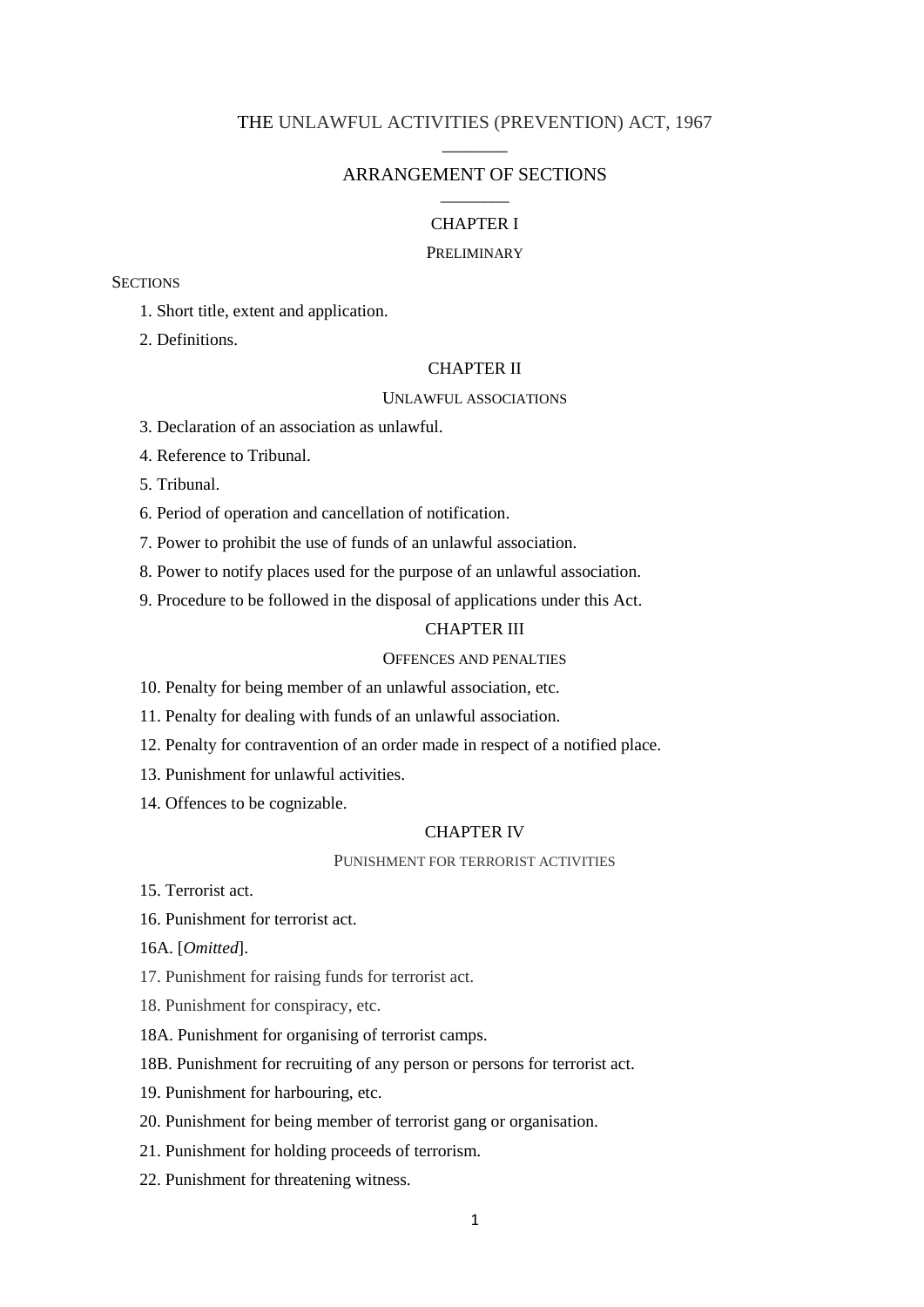#### **SECTIONS**

- 22A. Offences by companies.
- 22B. Offences by societies or trusts.
- 22C. Punishment for offences by companies, societies or trusts.
- 23. Enhanced penalties.

### CHAPTER V

#### FORFEITURE OF PROCEEDS OF TERRORISM OR ANY PROPERTY INTENDED TO BE USED FOR TERRORISM

- 24. Reference to proceeds of terrorism to include any property intended to be used for terrorism.
- 24A. Forfeiture of proceeds of terrorism.
- 25. Powers of investigating officer and Designated Authority and appeal against order of Designated Authority.
- 26. Court to order forfeiture of proceeds of terrorism.
- 27. Issue of show cause notice before forfeiture of proceeds of terrorism.
- 28. Appeal.
- 29. Order of forfeiture not to Interfere with other punishments.
- 30. Claims by third party.
- 31. Powers of Designated Authority.
- 32. Certain transfers to be null and void.
- 33. Forfeiture of property of certain persons.
- 34. Company to transfer shares to Government.

## CHAPTER VI

### TERRORIST ORGANISATIONS

- 35. Amendment of Schedule, etc.
- 36. Denotification of a terrorist organisation.
- 37. Review Committees.
- 38. Offence relating to membership of a terrorist organisation
- 39. Offence relating to support given to a terrorist organisation.
- 40. Offence of raising fund for a terrorist organisation.

## CHAPTER VII

## **MISCELLANEOUS**

- 41. Continuance of association.
- 42. Power to delegate.
- 43. Officers competent to investigate offence under Chapters IV and VI.
- 43A. Power to arrest, search, etc.
- 43B. Procedure of arrest, seizure, etc.
- 43C. Application of provisions of Code.
- 43D. Modified application of certain provisions of the Code.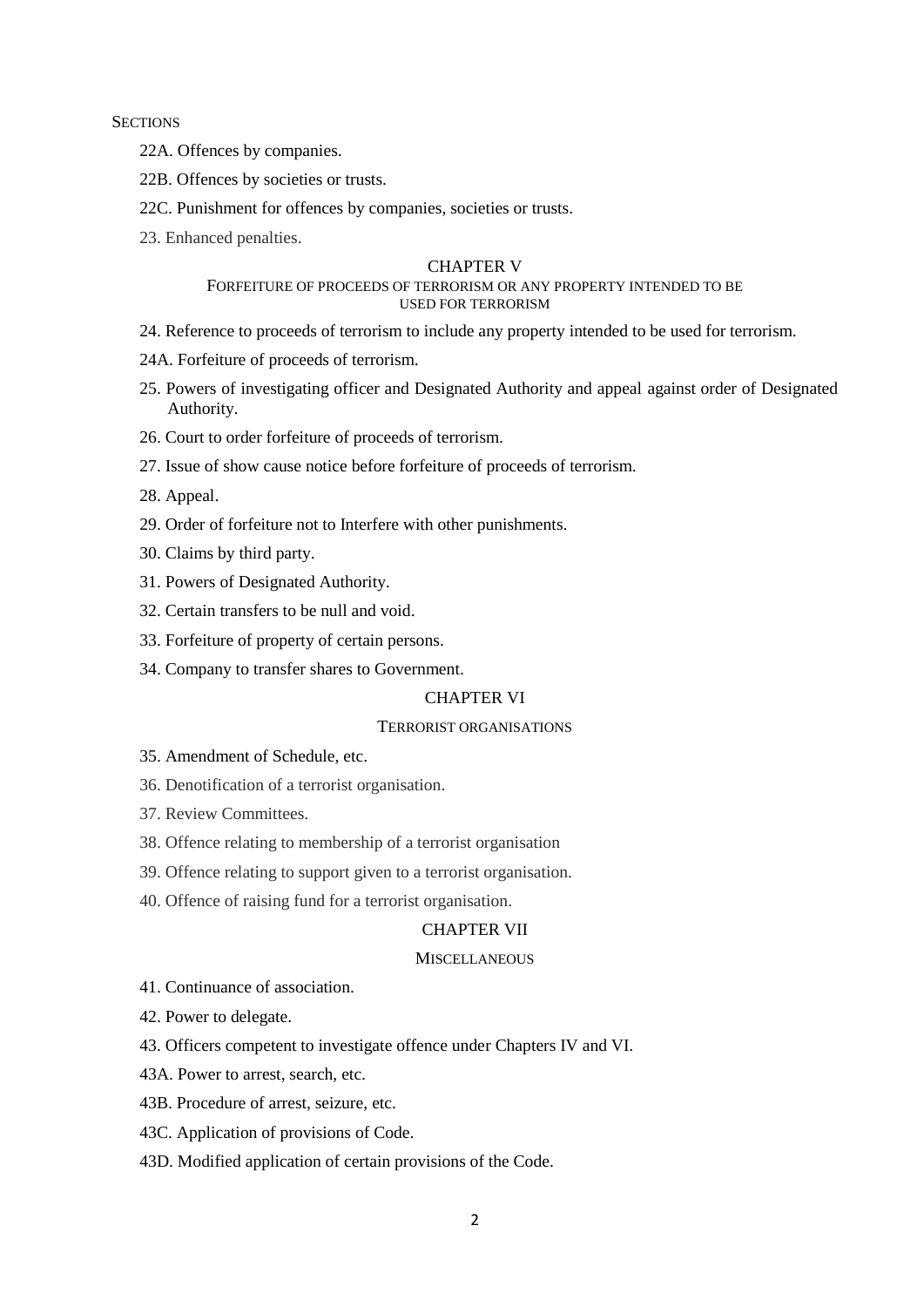## **SECTIONS**

- 43E. Presumption as to offence under section 15.
- 43F. Obligation to furnish information.
- 44. Protection of witnesses.
- 45. Cognizance of offences.
- 46. Admissibility of evidence collected through the interception of communications.
- 47. Bar of jurisdiction.
- 48. Effect of Act and rules, etc., inconsistent with other enactments.
- 49. Protection of action taken in good faith.

50. Saving.

51. Impounding of passport and arms licence of person charge sheeted under the Act.

## 51A. Certain powers of the Central Government.

- 52. Power to make rules.
- 53. Orders and rules to be laid before both Houses of Parliament.

THE FIRST SCHEDULE. THE SECOND SCHEDULE. THE THIRD SCHEDULE.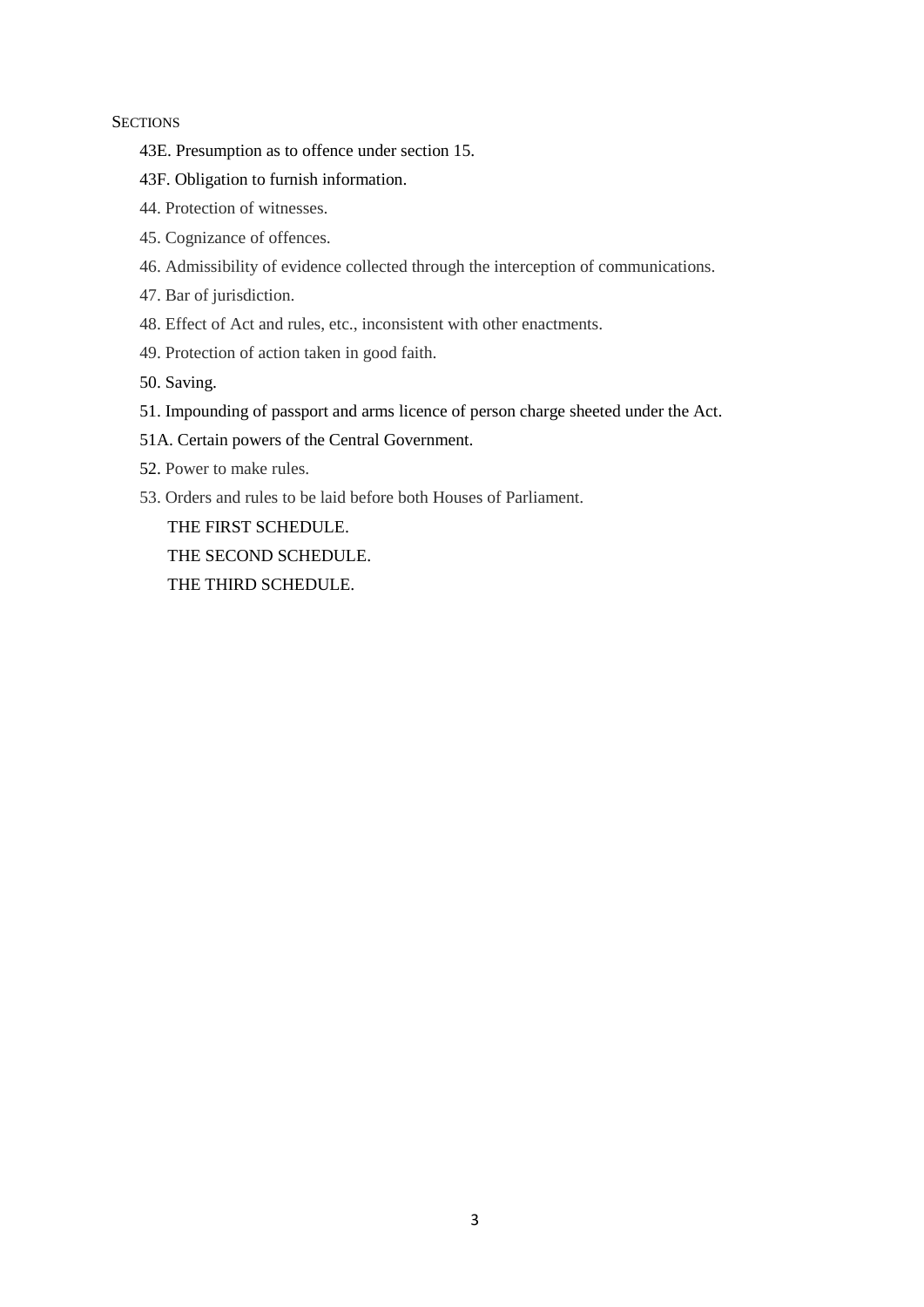## THE UNLAWFUL ACTIVITIES (PREVENTION) ACT, 1967

## ACT NO. 37 OF 1967

### [30*th December,* 1967.]

An Act to provide for the more effective prevention of certain unlawful activities of individuals and associations  $\frac{1}{1}$ , and for dealing with terrorist activities, and for matters connected therewith.

<sup>2</sup>[WHEREAS the Security Council of the United Nations in its 4385th meeting adopted Resolution 1373 (2001) on 28th September, 2001, under Chapter VII of the Charter of the United Nations requiring all the States to take measures to combat international terrorism;

AND WHEREAS Resolutions 1267 (1999), 1333 (2000), 1363 (2001), 1390 (2002), 1455 (2003), 1526 (2004), 1566 (2004), 1617 (2005), 1735 (2006) and 1822 (2008) of the Security Council of the United Nations require the States to take action against certain terrorists and terrorist organisations, to freeze the assets and other economic resources, to prevent the entry into or the transit through their territory, and prevent the direct or indirect supply, sale or transfer of arms and ammunitions to the individuals or entities listed in the Schedule;

AND WHEREAS the Central Government, in exercise of the powers conferred by section 2 of the United Nations (Security Council) Act, 1947 (43 of 1947) has made the Prevention and Suppression of Terrorism (Implementation of Security Council Resolutions) Order, 2007;

AND WHEREAS it is considered necessary to give effect to the said Resolutions and the Order and to make special provisions for the prevention of, and for coping with, terrorist activities and for matters connected therewith or incidental thereto.]

BE it enacted by Parliament in the Eighteenth Year of the Republic of India as follows:—

#### CHAPTER I

#### PRELIMINARY

3 [**1. Short title, extent and application.—**(*1*) This Act may be called the Unlawful Activities (Prevention) Act, 1967 (37 of 1967).

(*2*) It extends to the whole of India.

(*3*) Every person shall be liable to punishment under this Act for every act or omission contrary to the provisions thereof, of which he is held guilty in India.

(*4*) Any person, who commits an offence beyond India, which is punishable under this Act, shall be dealt with according to the provisions of this Act in the same manner as if such act had been committed in India.

(*5*) The provisions of this Act apply also to—

(*a*) citizens of India outside India;

(*b*) persons in the service of the Government, wherever they may be; and

(*c*) persons on ships and aircrafts, registered in India, wherever they may be.

**2. Definitions.—**(*1*) In this Act, unless the context otherwise requires,—

(*a*) "association" means any combination or body of individuals;

(*b*) "cession of a part of the territory of India" includes admission of the claim of any foreign country to any such part;

<sup>1.</sup> Ins. by Act 29 of 2004, s. 2 (w.e.f. 21-9-2004).

<sup>2.</sup> Ins. by Act 35 of 2008, s. 2 (w.e.f. 31-12-2008).

<sup>3.</sup> Subs. by Act 29 of 2004, s. 4, for sections 1, 2, 2A (w.e.f 21-9-2004).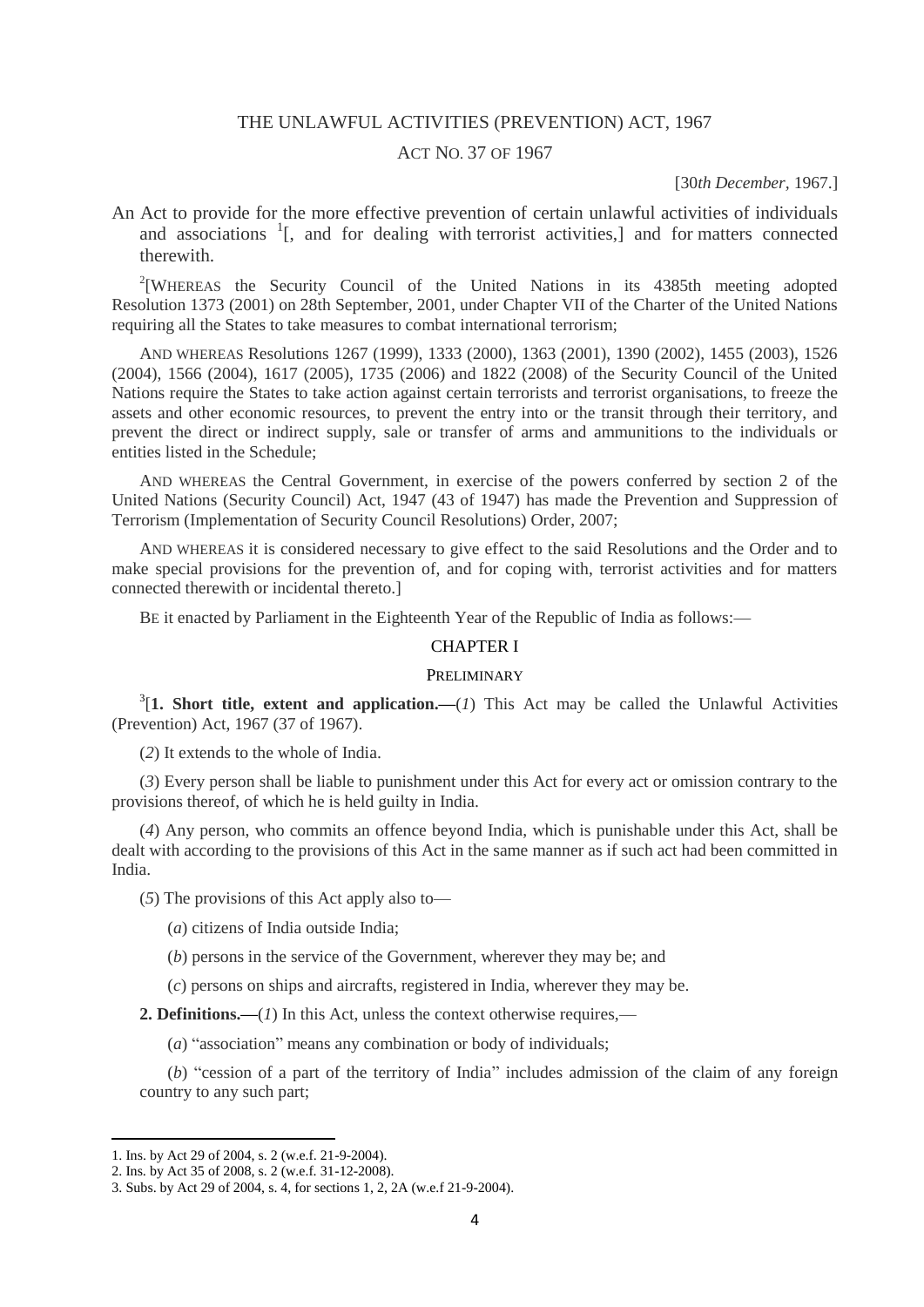(*c*) "Code" means the Code of Criminal Procedure, 1973 (2 of 1974);

(*d*) "court" means a criminal court having jurisdiction, under the Code, to try offences under this Act <sup>1</sup>[and includes a Special Court constituted under section 11 or under section 21 of the National Investigation Agency Act, 2008];

(*e*) "Designated Authority" means such officer of the Central Government not below the rank of Joint Secretary to that Government, or such officer of the State Government not below the rank of Secretary to that Government, as the case may be, as may be specified by the Central Government or the State Government, by notification published in the Official Gazette;

 $2[(ea)$  "economic security" includes financial, monetary and fiscal stability, security of means of production and distribution, food security, livelihood security, energy security, ecological and environmental security;]

 $\int_0^1$ [ $\frac{3}{e}$ [ $\left(eb\right)$ ] "Order" means the Prevention and Suppression of Terrorism (Implementation of Security Council Resolutions) Order, 2007, as may be amended from time to time;]

2 [(*ec*) "person" includes—

(*i*) an individual,

(*ii*) a company,

(*iii*) a firm,

(*iv*) an organisation or an association of persons or a body of individuals, whether incorporated or not,

(*v*) every artificial juridical person, not falling within any of the preceding sub-clauses, and

(*vi*) any agency, office or branch owned or controlled by any person falling within any of the preceding sub-clauses;]

(*f*) "prescribed" means prescribed by rules made under this Act;

 $\binom{4}{9}$  "proceeds of terrorism" means,—

(*i*) all kinds of properties which have been derived or obtained from commission of any terrorist act or have been acquired through funds traceable to a terrorist act, irrespective of person in whose name such proceeds are standing or in whose possession they are found; or

(*ii*) any property which is being used, or is intended to be used, for a terrorist act or for the purpose of an individual terrorist or a terrorist gang or a terrorist organisation.

*Explanation*.—For the purposes of this Act, it is hereby declared that the expression "proceeds of terrorism" includes any property intended to be used for terrorism;]

 $<sup>5</sup>[(h)$  "property" means property and assets of every description whether corporeal or incorporeal,</sup> movable or immovable, tangible or intangible and legal documents, deeds and <sup>6</sup> [instruments in any form including but not limited to] electronic or digital, evidencing title to, or interest in, such property or assets by means of bank credits, travellers' cheques, bank cheques, money orders, shares, securities, bonds, drafts, letters of credit, cash and bank account including fund, however acquired;

(*ha*) "Schedule" means the Schedule to this Act;]

(*i*) "secession of a part of the territory of India from the Union" includes the assertion of any claim to determine whether such part will remain a part of the territory of India;

<sup>1.</sup> Ins. by Act 35 of 2008, s. 3 (w.e.f. 31-12-2008).

<sup>2.</sup> Ins. by Act 3 of 2013, s. 2 (w.e.f. 1-2-2013).

<sup>3.</sup> Clause (*ea*) renumbered clause (*eb*) thereof by s. 2, *ibid.* (w.e.f. 1-2-2013).

<sup>4.</sup> Subs. by s. 2, *ibid*.*,* for clause (*g*) (w.e.f. 1-2-2013).

<sup>5.</sup> Subs. by Act 35 of 2008, s. 3, for clause (*h*) (w.e.f. 31-12-2008).

<sup>6.</sup> Subs. by Act 3 of 2013, s. 2, for "instruments in any form including" (w.e.f. 1-2-2013).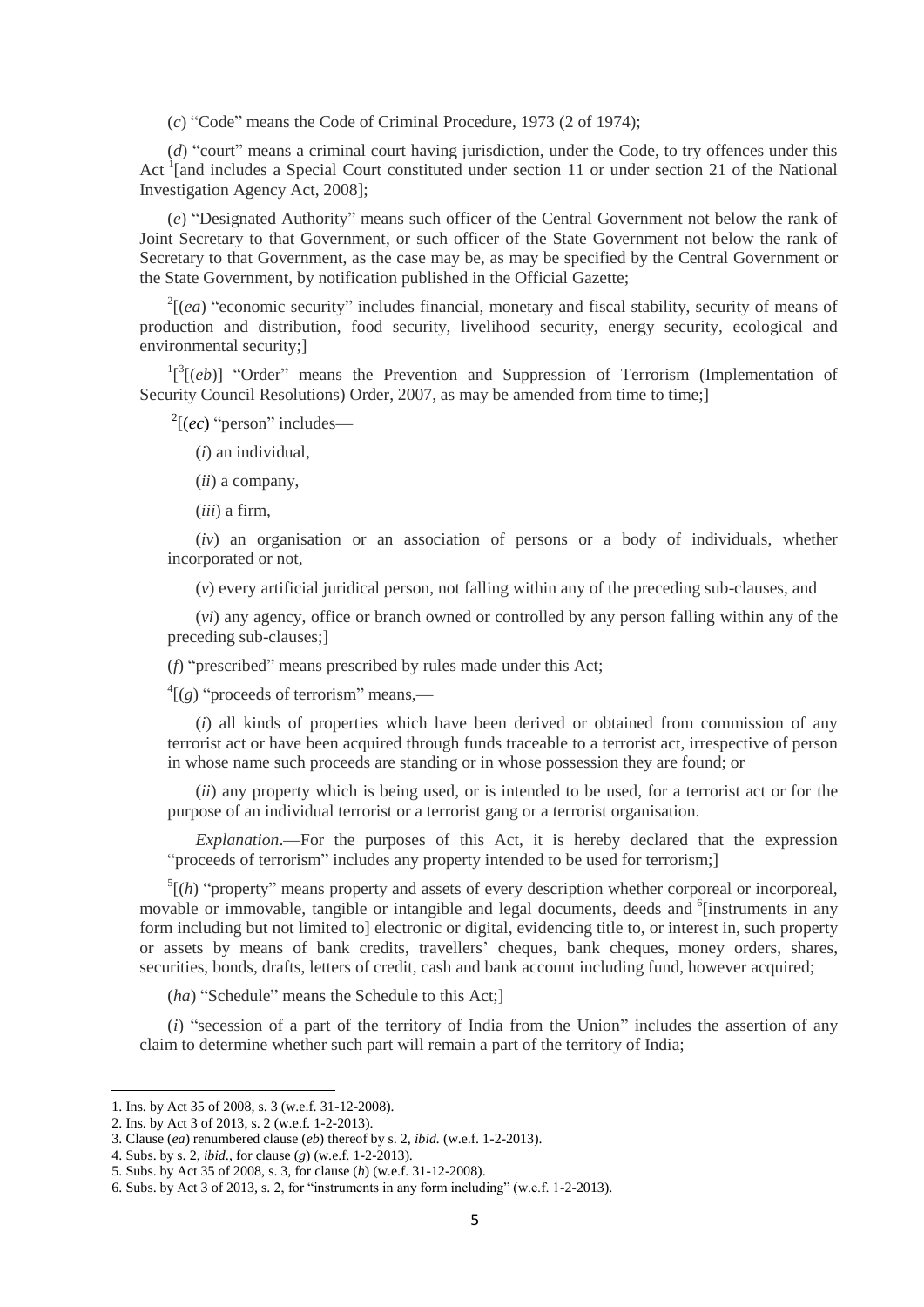(*j*) "State Government", in relation to a Union territory, means the Administrator thereof;

(*k*) "terrorist act" has the meaning assigned to it in section 15, and the expressions "terrorism" and "terrorist" shall be construed accordingly;

(*l*) "terrorist gang" means any association, other than terrorist organisation, whether systematic or otherwise, which is concerned with, or involved in, terrorist act;

(*m*) "terrorist organisation" means an organisation listed in the Schedule or an organisation operating under the same name as an organisation so listed;

(*n*) "Tribunal" means the Tribunal constituted under section 5;

(*o*) "unlawful activity", in relation to an individual or association, means any action taken by such individual or association (whether by committing an act or by words, either spoken or written, or by signs or by visible representation or otherwise),—

(*i*) which is intended, or supports any claim, to bring about, on any ground whatsoever, the cession of a part of the territory of India or the secession of a part of the territory of India from the Union, or which incites any individual or group of individuals to bring about such cession or secession; or

(*ii*) which disclaims, questions, disrupts or is intended to disrupt the sovereignty and territorial integrity of India; or

(*iii*) which causes or is intended to cause disaffection against India;

(*p*) "unlawful association" means any association,—

(*i*) which has for its object any unlawful activity, or which encourages or aids persons to undertake any unlawful activity, or of which the members undertake such activity; or

(*ii*) which has for its object any activity which is punishable under section 153A (45 of 1860) or section 153B of the Indian Penal Code, or which encourages or aids persons to undertake any such activity, or of which the members undertake any such activity:

Provided that nothing contained in sub-clause (*ii*) shall apply to the State of Jammu and Kashmir;

(*q*) words and expressions used but not defined in this Act and defined in the Code shall have the meanings respectively assigned to them in the Code.

(*2*) Any reference in this Act to any enactment or any provision thereof shall, in relation to an area in which such enactment or such provision is not in force, be construed as a reference to the corresponding law or the relevant provision of the corresponding law, if any, in force in that area.]

#### CHAPTER II

## UNLAWFUL ASSOCIATIONS

**3. Declaration of an association as unlawful.—**(*1*) If the Central Government is of opinion that any association is, or has become, an unlawful association, it may, by notification in the Official Gazette, declare such association to be unlawful.

(*2*) Every such notification shall specify the grounds on which it is issued and such other particulars as the Central Government may consider necessary:

Provided that nothing in this sub-section shall require the Central Government to disclose any fact which it considers to be against the public interest to disclose.

(*3*) No such notification shall have effect until the Tribunal has, by an order made under section 4, confirmed the declaration made therein and the order is published in the Official Gazette:

Provided that if the Central Government is of opinion that circumstances exist which render it necessary for that Government to declare an association to be unlawful with immediate effect, it may, for reasons to be stated in writing, direct that the notification shall, subject to any order that may be made under section 4, have effect from the date of its publication in the Official Gazette.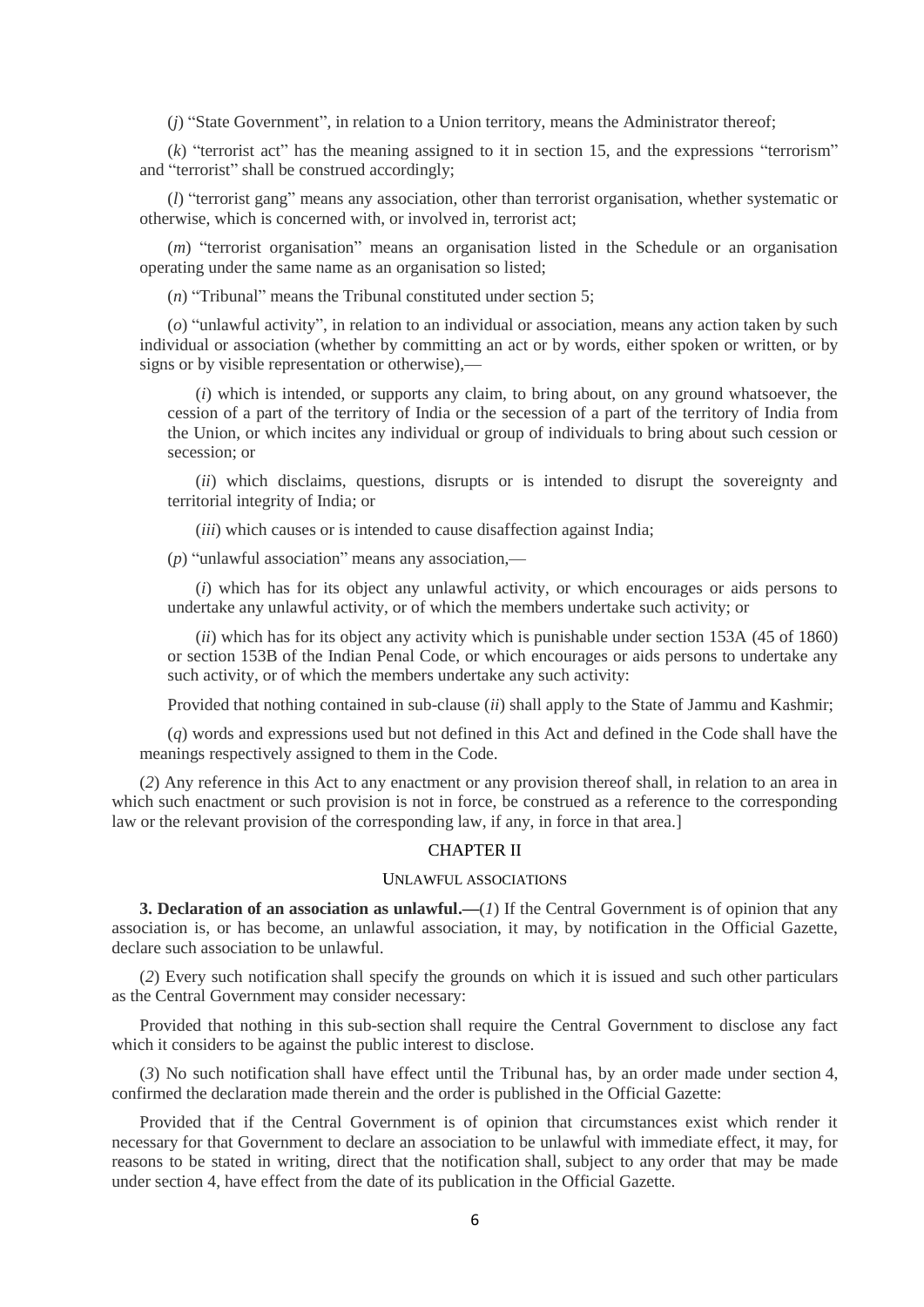(*4*) Every such notification shall, in addition to its publication in the Official Gazette, be published in not less than one daily newspaper having circulation in the State in which the principal office, if any, of the association affected is situated, and shall also be served on such association in such manner as the Central Government may think fit and all or any of the following modes may be followed in effecting such service, namely:—

(*a*) by affixing a copy of the notification to some conspicuous part of the office, if any, of the association; or

(*b*) by serving a copy of the notification, where possible, on the principal office-bearers, if any, of the association; or

(*c*) by proclaiming by beat of drum or by means of loudspeakers, the contents of the notification in the area in which the activities of the association are ordinarily carried on; or

(*d*) in such other manner as may be prescribed.

**4. Reference to Tribunal.—**(*1*) Where any association has been declared unlawful by a notification issued under sub-section (*1*) of section 3, the Central Government shall, within thirty days from the date of the publication of the notification under the said sub-section, refer the notification to the Tribunal for the purpose of adjudicating whether or not there is sufficient cause for declaring the association unlawful.

(*2*) On receipt of a reference under sub-section (*1*), the Tribunal shall call upon the association affected by notice in writing to show cause, within thirty days from the date of the service of such notice, why the association should not be declared unlawful.

(*3*) After considering the cause, if any, shown by the association or the office-bearers or members thereof, the Tribunal shall hold an inquiry in the manner specified in section 9 and after calling for such further information as it may consider necessary from the Central Government or from any office-bearer or member of the association, it shall decide whether or not there is sufficient cause for declaring the association to be unlawful and make, as expeditiously as possible and in any case within a period of six months from the date of the issue of the notification under sub-section (*1*) of section 3, such order as it may deem fit either confirming the declaration made in the notification or cancelling the same.

(*4*) The order of the Tribunal made under sub-section (*3*) shall be published in the Official Gazette.

**5. Tribunal.—**(*1*) The Central Government may, by notification in the Official Gazette, constitute, as and when necessary, a tribunal to be known as the "Unlawful Activities (Prevention) Tribunal" consisting of one person, to be appointed by the Central Government:

Provided that no person shall be so appointed unless he is a Judge of a High Court.

(*2*) If, for any reason, a vacancy (other than a temporary absence) occurs in the office of the presiding officer of the Tribunal, then, the Central Government shall appoint another person in accordance with the provisions of this section to fill the vacancy and the proceedings may be continued before the Tribunal from the stage at which the vacancy is filled.

(*3*) The Central Government shall make available to the Tribunal such staff as may be necessary for the discharge of its functions under this Act.

(*4*) All expenses incurred in connection with the Tribunal shall be defrayed out of the Consolidated Fund of India.

(*5*) Subject to the provisions of section 9, the Tribunal shall have power to regulate its own procedure in all matters arising out of the discharge of its functions including the place or places at which it will hold its sittings.

(*6*) The Tribunal shall, for the purpose of making an inquiry under this Act, have the same powers as are vested in a civil court under the Code of Civil Procedure, 1908 (5 of 1908), while trying a suit, in respect of the following matters, namely:—

(*a*) the summoning and enforcing the attendance of any witness and examining him on oath;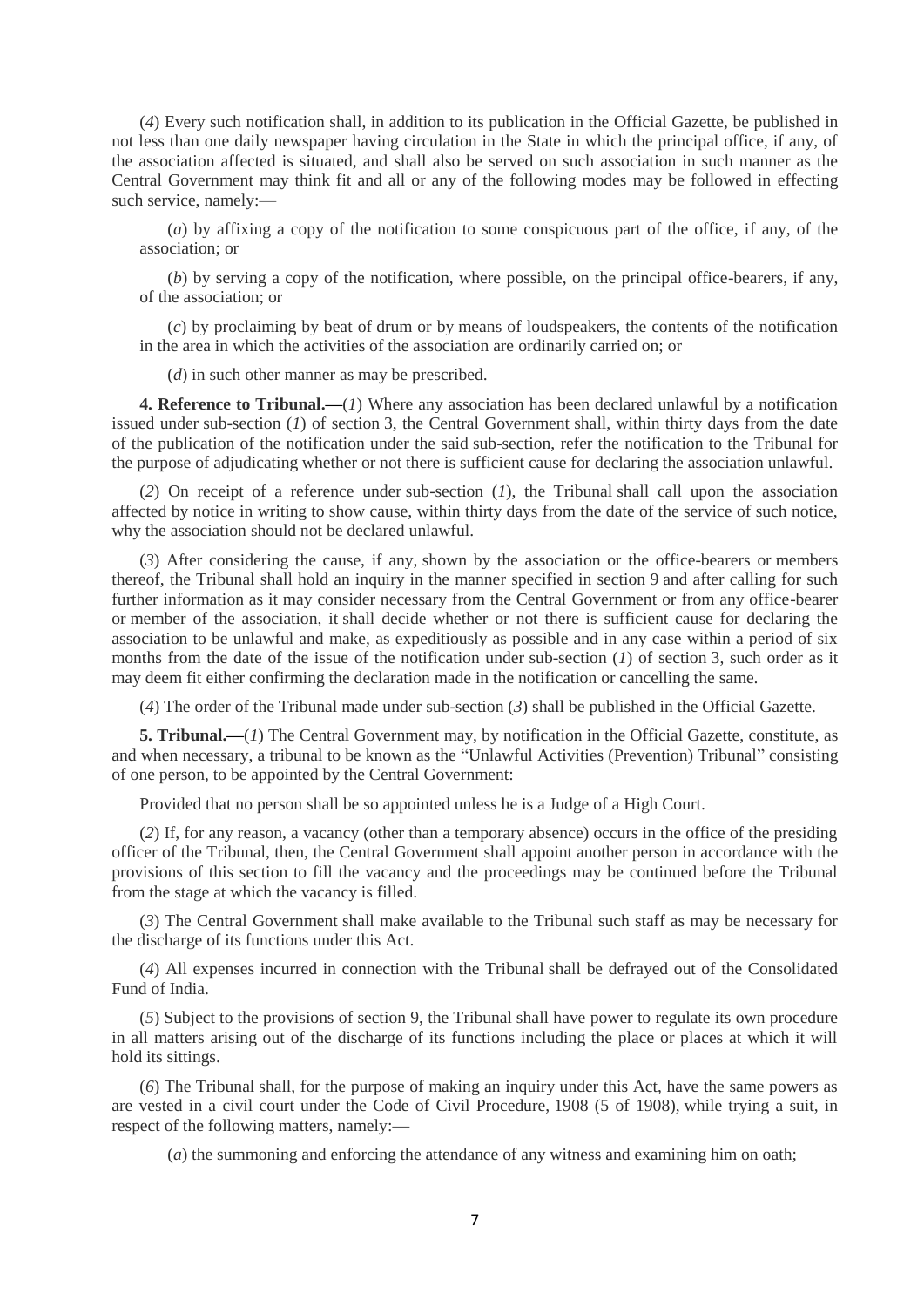(*b*) the discovery and production of any document or other material object producible as evidence;

(*c*) the reception of evidence on affidavits;

(*d*) the requisitioning of any public record from any court or office;

(*e*) the issuing of any commission for the examination of witnesses.

(*7*) Any proceeding before the Tribunal shall be deemed to be a judicial proceeding within the meaning of sections 193 and 228 of the Indian Penal Code (45 of 1860) and the Tribunal shall be deemed to be a civil court for the purposes of section 195 and  ${}^{1}$ [Chapter XXVI] of the  ${}^{2}$ [Code].

**6. Period of operation and cancellation of notification.—**(*1*) Subject to the provisions of sub-section (*2*), a notification issued under section 3 shall, if the declaration made therein is confirmed by the Tribunal by an order made under section 4, remain in force for a period of  ${}^{3}$ [five years] from the date on which the notification becomes effective.

(*2*) Notwithstanding anything contained in sub-section (*1*), the Central Government may, either on its own motion or on the application of any person aggrieved, at any time, cancel the notification issued under section 3, whether or not the declaration made therein has been confirmed by the Tribunal.

**7. Power to prohibit the use of funds of an unlawful association.—**(*1*) Where an association has been declared unlawful by a notification issued under section 3 which has become effective under sub-section (*3*) of that section and the Central Government is satisfied, after such inquiry as it may think it, that any person has custody of any moneys, securities or credits which are being used or are intended to be used for the purpose of the unlawful association, the Central Government may, by order in writing, prohibit such person from paying, delivering, transferring or otherwise dealing in any manner whatsoever with such moneys, securities or credits or with any other moneys, securities or credits which may come into his custody after the making of the order, save in accordance with the written orders of the Central Government and a copy of such order shall be served upon the person so prohibited in the manner specified in sub-section (*3*).

(*2*) The Central Government may endorse a copy of the prohibitory order made under sub-section (*1*) for investigation to any gazetted officer of the Government it may select, and such copy shall be a warrant whereunder such officer may enter in or upon any premises of the person to whom the order is directed, examine the books of such person, search for moneys, securities or credits, and make inquiries from such person or any officer, agent or servant of such person, touching the origin of any dealings in any moneys, securities or credits which the investigating officer may suspect are being used or are intended to be used for the purpose of the unlawful association.

(3) A copy of an order made under this section shall be served in the manner provided in the  ${}^{2}$ [Code], for the service of a summons, or where the person to be served is a corporation, company, bank or other association, it shall be served on any secretary, director or other officer or person concerned with the management thereof, or by leaving it or sending it by post addressed to the corporation, company, bank or other association at its registered office, or where there is no registered office, at the place where it carries on business.

(*4*) Any person aggrieved by a prohibitory order made under sub-section (*1*) may, within fifteen days from the date of the service of such order, make an application to the Court of the District Judge within the local limits of whose jurisdiction such person voluntarily resides or carries on business or personally works for gain, to establish that the moneys, securities or credits in respect of which the prohibitory order has been made are not being used or are not intended to be used for the purpose of the unlawful association and the Court of the District Judge shall decide the question.

<sup>1.</sup> Subs. by Act 29 of 2004, s. 5, for "Chapter XXXV" (w.e.f. 21-9-2004).

<sup>2.</sup> Subs. by s. 3, *ibid.,* for "Code of Criminal Procedure, 1898 (5 of 1898)" (w.e.f. 21-9-2004).

<sup>3.</sup> Subs. by Act 3 of 2013, s. 3, for "two years" (w.e.f. 1-2-2013).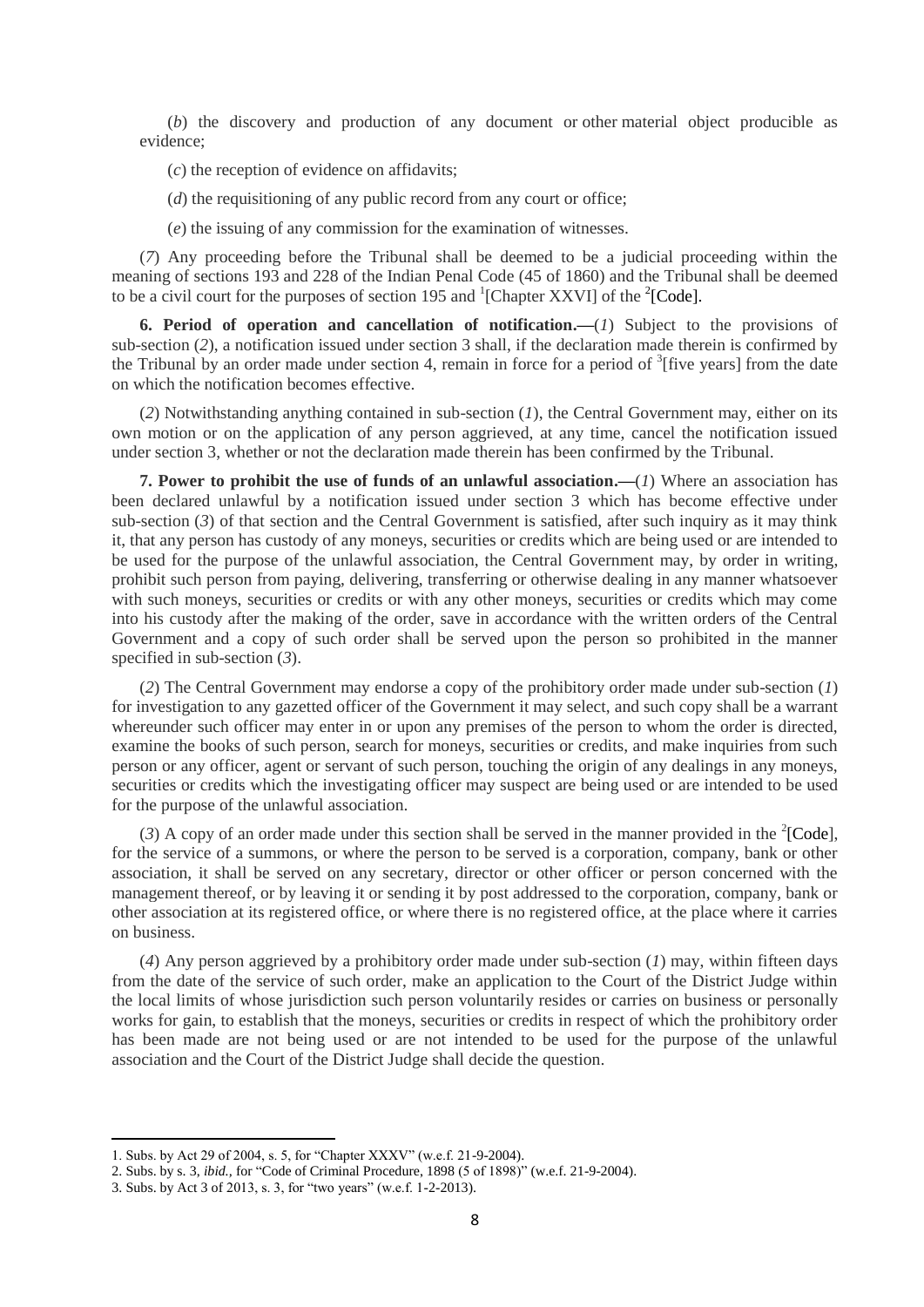(*5*) Except so far as is necessary for the purposes of any proceedings under this section, no information obtained in the course of any investigation made under sub-section (*2*) shall be divulged by any gazetted officer of the Government, without the consent of the Central Government.

(*6*) In this section, "security" includes a document whereby any person acknowledges that he is under a legal liability to pay money, or whereunder any person obtains a legal right to the payment of money.

**8. Power to notify places used for the purpose of an unlawful association.—**(*1*) Where an association has been declared unlawful by a notification issued under section 3 which has become effective under sub-section (*3*) of that section, the Central Government may, by notification in the Official Gazette, notify any place which in its opinion is used for the purpose of such unlawful association.

*Explanation.*—For the purposes of this sub-section, "place" includes a house or building, or part thereof, or a tent or vessel.

(*2*) On the issue of a notification under sub-section (*1*), the District Magistrate within the local limits of whose jurisdiction such notified place is situate or any officer authorised by him in writing in this behalf shall make a list of all movable properties (other than wearing-apparel, cooking vessels, beds and beddings, tools of artisans, implements of husbandry, cattle, grain and food-stuffs and such other articles as he considers to be of a trivial nature) found in the notified place in the presence of two respectable witnesses.

(*3*) If, in the opinion of the District Magistrate, any articles specified in the list are or may be used for the purpose of the unlawful association, he may make an order prohibiting any person from using the articles save in accordance with the written orders of the District Magistrate.

(*4*) The District Magistrate may thereupon make an order that no person who at the date of the notification was not a resident in the notified place shall, without the permission of the District Magistrate, enter, or be on or in, the notified place:

Provided that nothing in this sub-section shall apply to any near relative of any person who was a resident in the notified place at the date of the notification.

(*5*) Where in pursuance of sub-section (*4*), any person is granted permission to enter, or to be on or in, the notified place, that person shall, while acting under such permission, comply with such orders for regulating his conduct as may be given by the District Magistrate.

(*6*) Any police officer, not below the rank of a sub-inspector, or any other person authorised in this behalf by the Central Government may search any person entering, or seeking to enter, or being on or in, the notified place and may detain any such person for the purpose of searching him:

Provided that no female shall be searched in pursuance of this sub-section except by a female.

(*7*) If any person is in the notified place in contravention of an order made under sub-section (*4*), then, without prejudice to any other proceedings which may be taken against him, he may be removed therefrom by any officer or by any other person authorised in this behalf by the Central Government.

(*8*) Any person aggrieved by a notification issued in respect of a place under sub-section (*1*) or by an order made under sub-section (*3*) or sub-section (*4*) may, within thirty days from the date of the notification or order, as the case may be, make an application to the Court of the District Judge within the local limits of whose jurisdiction such notified place is situate—

(*a*) for declaration that the place has not been used for the purpose of the unlawful association; or

(*b*) for setting aside the order made under sub-section (*3*) or sub-section (*4*),

and on receipt of the application the Court of the District Judge shall, after giving the parties an opportunity of being heard, decide the question.

**9. Procedure to be followed in the disposal of applications under this Act.—**Subject to any rules that may be made under this Act, the procedure to be followed by the Tribunal in holding any inquiry under sub-section (*3*) of section 4 or by a Court of the District Judge in disposing of any application under sub-section (*4*) of section 7 or sub-section (*8*) of section 8 shall, so far as may be, be the procedure laid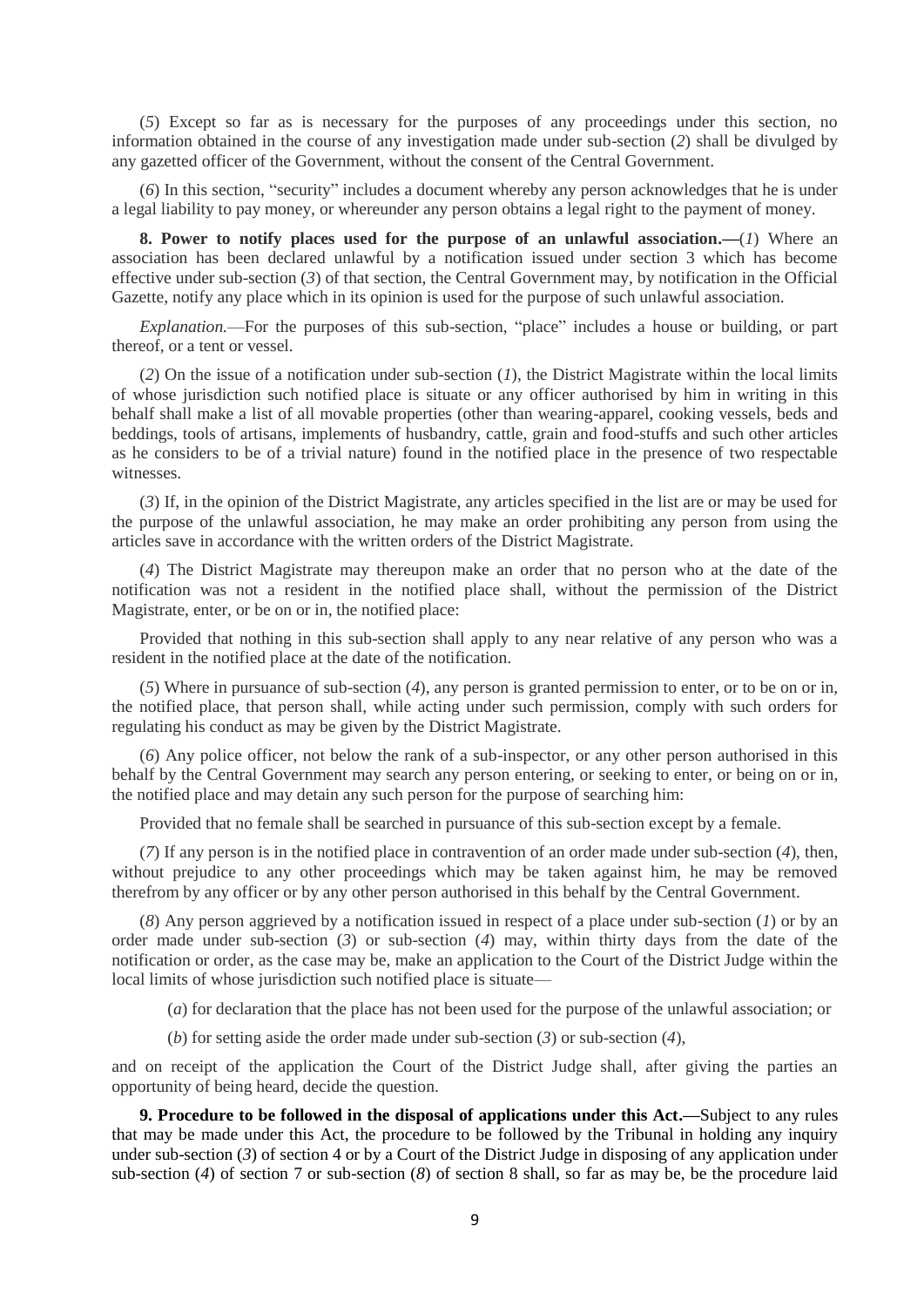down in the Code of Civil Procedure, 1908 (5 of 1908), for the investigation of claims and the decision of the Tribunal or the Court of the District Judge, as the case may be, shall be final.

## CHAPTER III

#### OFFENCES AND PENALTIES

1 [**10. Penalty for being member of an unlawful association, etc.**—Where an association is declared unlawful by a notification issued under section 3 which has become effective under sub-section (*3*) of that section,—

(*a*) a person, who—

(*i*) is and continues to be a member of such association; or

(*ii*) takes part in meetings of such association; or

(*iii*) contributes to, or receives or solicits any contribution for the purpose of, such association; or

(*iv*) in any way assists the operations of such association,

shall be punishable with imprisonment for a term which may extend to two years, and shall also be liable to fine; and

(*b*) a person, who is or continues to be a member of such association, or voluntarily does an act aiding or promoting in any manner the objects of such association and in either case is in possession of any unlicensed firearms, ammunition, explosive or other instrument or substance capable of causing mass destruction and commits any act resulting in loss of human life or grievous injury to any person or causes significant damage to any property,—

(*i*) and if such act has resulted in the death of any person, shall be punishable with death or imprisonment for life, and shall also be liable to fine;

(*ii*) in any other case, shall be punishable with imprisonment for a term which shall not be less than five years but which may extend to imprisonment for life, and shall also be liable to fine.]

**11. Penalty for dealing with funds of an unlawful association.—**If any person on whom a prohibitory order has been served under sub-section (*1*) of section 7 in respect of any moneys, securities or credits pays, delivers, transfers or otherwise deals in any manner whatsoever with the same in contravention of the prohibitory order, he shall be punishable with imprisonment for a term which may extend to three years, or with fine, or with both, and notwithstanding anything contained in the  ${}^{2}$ [Code], the court trying such contravention may also impose on the person convicted an additional fine to recover from him the amount of the moneys or credits or the market value of the securities in respect of which the prohibitory order has been contravened or such part thereof as the court may deem fit.

**12. Penalty for contravention of an order made in respect of a notified place.—**(*1*) Whoever uses any article in contravention of a prohibitory order in respect thereof made under sub-section (*3*) of section 8 shall be punishable with imprisonment for a term which may extend to one year, and shall also be liable to fine.

(*2*) Whoever knowingly and wilfully is in, or effects or attempts to effect entry into, a notified place in contravention of an order made under sub-section (*4*) of section 8 shall be punishable with imprisonment for a term which may extend to one year, and shall also be liable to fine.

**13. Punishment for unlawful activities.—**(*1*) Whoever—

(*a*) takes part in or commits, or

1

<sup>1.</sup> Subs. by Act 29 of 2004, s. 6, for section 10 (w.e.f. 21-9-2004).

<sup>2.</sup> Subs. by s. 3, *ibid.,* for "Code of Criminal Procedure, 1898 (5 of 1898)" (w.e.f. 21-9-2004).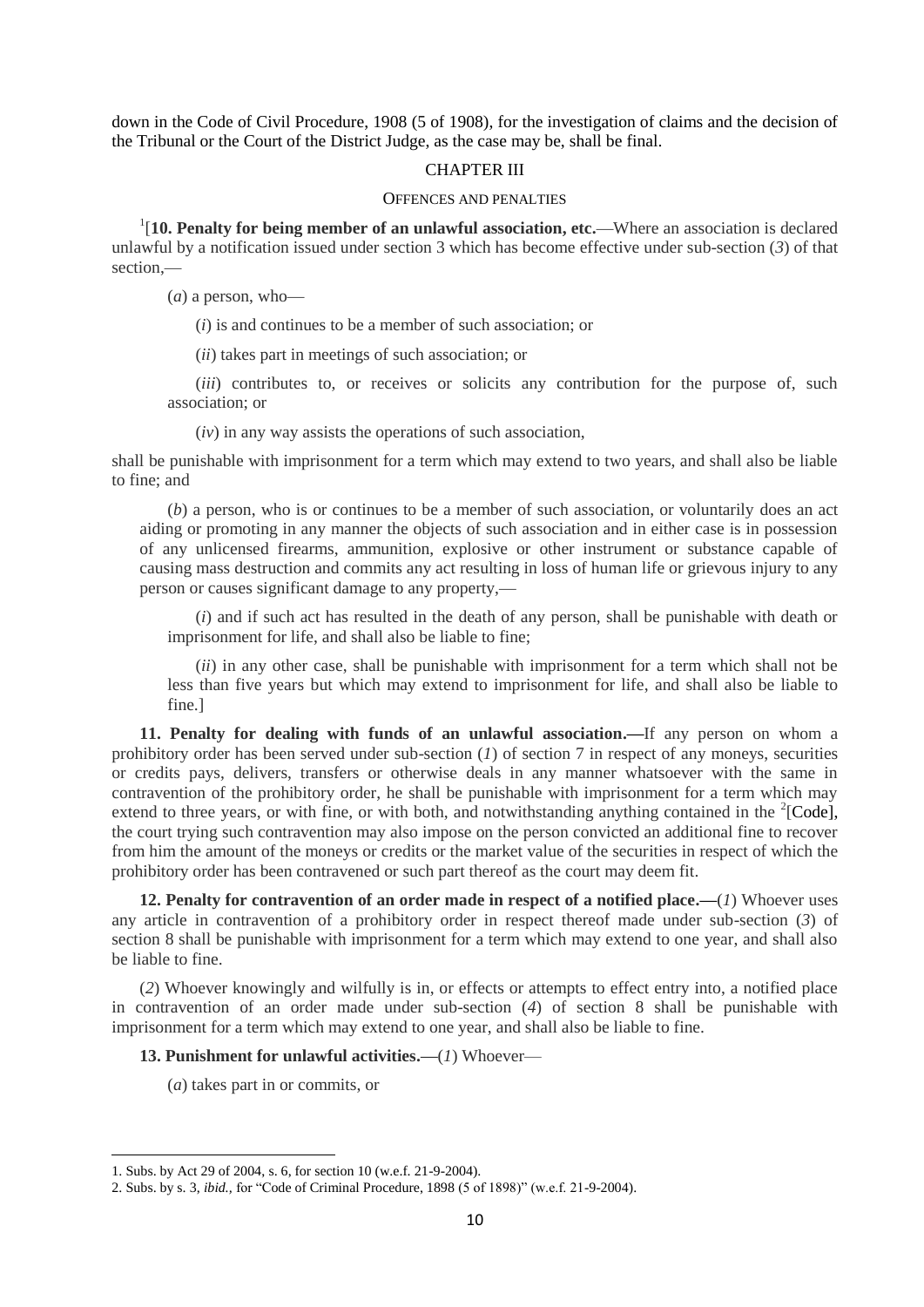(*b*) advocates, abets, advises or incites the commission of, any unlawful activity, shall be punishable with imprisonment for a term which may extend to seven years and shall also be liable to fine.

(*2*) Whoever, in any way, assists any unlawful activity of any association, declared unlawful under section 3, after the notification by which it has been so declared has become effective under sub-section  $(3)$  of that section, shall be punishable with imprisonment for a term which may extend to five years, or with fine, or with both.

(*3*) Nothing in this section shall apply to any treaty, agreement or convention entered into between the Government of India and the Government of any other country or to any negotiations therefor carried on by any person authorised in this behalf by the Government of India.

14. Offences to be cognizable.—Notwithstanding anything contained in the <sup>1</sup>[Code], an offence punishable under this Act shall be cognizable.

## <sup>2</sup>[CHAPTER IV

### P[UNISHMENT FOR TERRORIST ACTIVITIES](javascript:openwindow()

 ${}^{3}[15$ . **Terrorist act.**— ${}^{4}[(1)]$  Whoever does any act with intent to threaten or likely to threaten the unity, integrity, security <sup>5</sup>[, economic security,] or sovereignty of India or with intent to strike terror or likely to strike terror in the people or any section of the people in India or in any foreign country,—

(*a*) by using bombs, dynamite or other explosive substances or inflammable substances or firearms or other lethal weapons or poisonous or noxious gases or other chemicals or by any other substances (whether biological radioactive, nuclear or otherwise) of a hazardous nature or by any other means of whatever nature to cause or likely to cause—

(*i*) death of, or injuries to, any person or persons; or

(*ii*) loss of, or damage to, or destruction of, property; or

(*iii*) disruption of any supplies or services essential to the life of the community in India or in any foreign country; or

<sup>5</sup>[(*iiia*) damage to, the monetary stability of India by way of production or smuggling or circulation of high quality counterfeit Indian paper currency, coin or of any other material; or]

(*iv*) damage or destruction of any property in India or in a foreign country used or intended to be used for the defence of India or in connection with any other purposes of the Government of India, any State Government or any of their agencies; or

(*b*) overawes by means of criminal force or the show of criminal force or attempts to do so or causes death of any public functionary or attempts to cause death of any public functionary; or

(*c*) detains, kidnaps or abducts any person and threatens to kill or injure such person or does any other act in order to compel the Government of India, any State Government or the Government of a foreign country or <sup>6</sup>[an international or inter-governmental organisation or any other person to do or abstain from doing any act; or]

commits a terrorist act.

1

 $7$ [*Explanation*.—For the purpose of this sub-section,—

(*a*) "public functionary" means the constitutional authorities or any other functionary notified in the Official Gazette by the Central Government as public functionary;

<sup>1.</sup> Subs. by Act 29 of 2004, s. 3, for "Code of Criminal Procedure, 1898 (5 of 1898)" (w.e.f. 21-9-2004).

<sup>2.</sup> Subs. by s. 7, *ibid.,* for Chapter IV (w.e.f. 21-9-2004).

<sup>3.</sup> Subs. by Act 35 of 2008, s. 4, for section 15 (w.e.f. 31-12-2008).

<sup>4.</sup> Section 15 renumbered as sub-section (*1*) thereof by Act 3 of 2013, s. 4 (w.e.f. 1-2-2013).

<sup>5.</sup> Ins. by s. 4, *ibid.* (w.e.f. 1-2-2013).

<sup>6.</sup> Subs. by s. 4, *ibid.,* for "any other person to do or abstain from doing any act," (w.e.f. 1-2-2013).

<sup>7.</sup> Subs. by s. 4, *ibid.,* for the *Explanation* (w.e.f. 1-2-2013).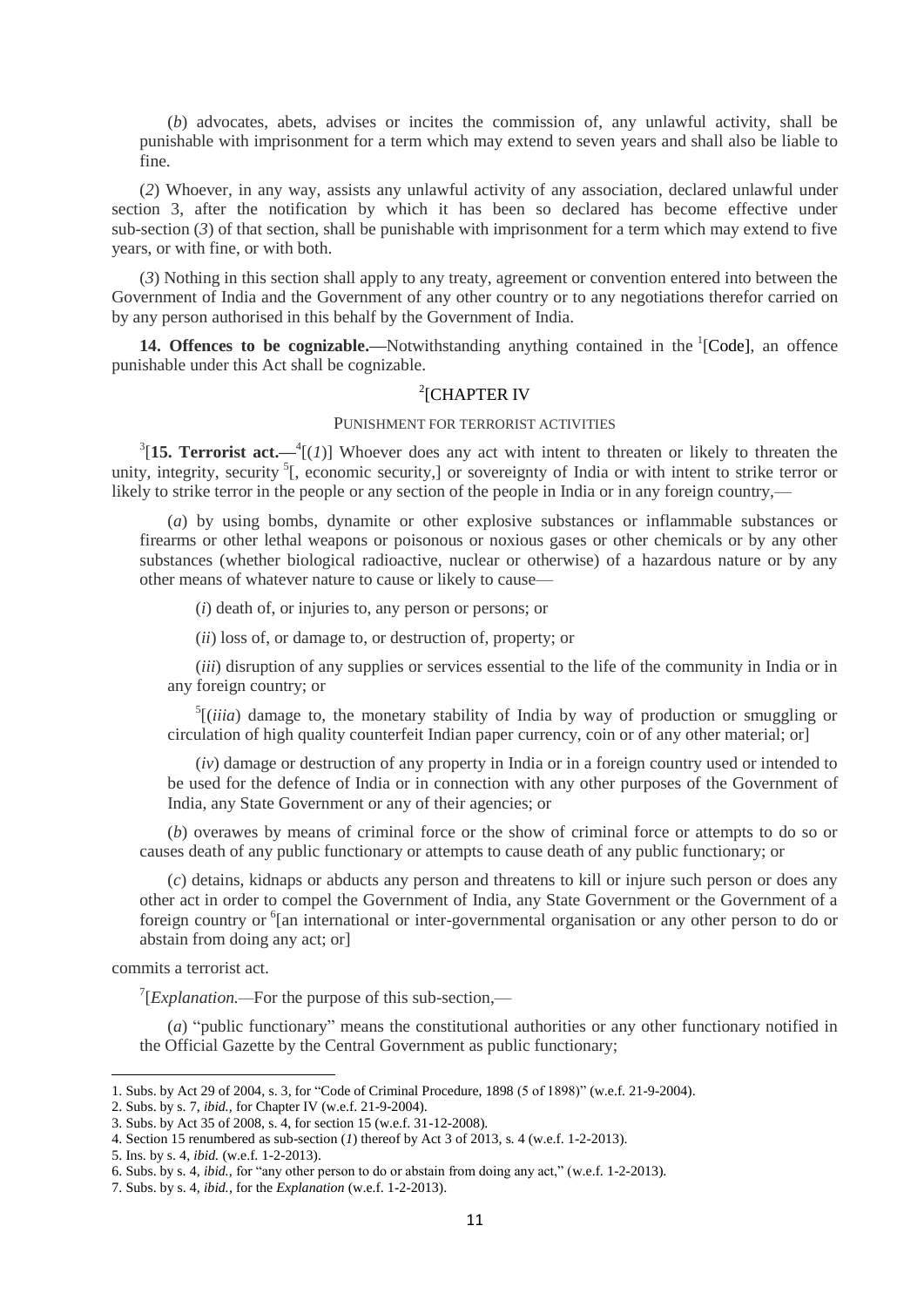(*b*) "high quality counterfeit Indian currency" means the counterfeit currency as may be declared after examination by an authorised or notified forensic authority that such currency imitates or compromises with the key security features as specified in the Third Schedule.]

 $\frac{1}{2}$  (2) The terrorist act includes an act which constitutes an offence within the scope of, and as defined in any of the treaties specified in the Second Schedule.]

**16. Punishment for terrorist act.—**(*1*) Whoever commits a terrorist act shall,**—**

(*a*) if such act has resulted in the death of any person, be punishable with death or imprisonment for life, and shall also be liable to fine;

(*b*) in any other case, be punishable with imprisonment for a term which shall not be less than five years but which may extend to imprisonment for life, and shall also be liable to fine.

**16A.** [*Punishment for making demands of radioactive substances, nuclear devices, etc.*] *Omitted by the Unlawful Activities (Prevention) Amendment* (*Repealing and Amending*) *Act* 2013 (3 *of* 2013), *s.* 5 (*w.e.f.* 1-2-2013).

2 [**17. Punishment for raising funds for terrorist act.—**Whoever, in India or in a foreign country, directly or indirectly, raises or provides funds or collects funds, whether from a legitimate or illegitimate source, from any person or persons or attempts to provide to, or raises or collects funds for any person or persons, knowing that such funds are likely to be used, in full or in part by such person or persons or by a terrorist organisation or by a terrorist gang or by an individual terrorist to commit a terrorist act, notwithstanding whether such funds were actually used or not for commission of such act, shall be punishable with imprisonment for a term which shall not be less than five years but which may extend to imprisonment for life, and shall also be liable to fine.

*Explanation.*—For the purpose of this section,—

(*a*) participating, organising or directing in any of the acts stated therein shall constitute an offence;

(*b*) raising funds shall include raising or collecting or providing funds through production or smuggling or circulation of high quality counterfeit Indian currency; and

(*c*) raising or collecting or providing funds, in any manner for the benefit of, or, to an individual terrorist, terrorist gang or terrorist organisation for the purpose not specifically covered under section 15 shall also be construed as an offence.]

**18. Punishment for conspiracy, etc.—**Whoever conspires or attempts to commit, or advocates, abets, advises or <sup>3</sup> [incites, directly or knowingly facilitates] the commission of, a terrorist act or any act preparatory to the commission of a terrorist act, shall be punishable with imprisonment for a term which shall not be less than five years but which may extend to imprisonment for life, and shall also be liable to fine.

4 [**18A. Punishment for organising of terrorist camps.—**Whoever organises or causes to be organised any camp or camps for imparting training in terrorism shall be punishable with imprisonment for a term which shall not be less than five years but which may extend to imprisonment for life, and shall also be liable to fine.

**18B. Punishment for recruiting of any person or persons for terrorist act.—**Whoever recruits or causes to be recruited any person or persons for commission of a terrorist act shall be punishable with imprisonment for a term which shall not be less than five years but which may extend to imprisonment for life, and shall also be liable to fine.]

**19. Punishment for harbouring, etc.—**Whoever voluntarily harbours or conceals, or attempts to harbour or conceal any person knowing that such person is a terrorist shall be punishable with

<sup>1.</sup> Ins. by Act 3 of 2013, s. 4 (w.e.f. 1-2-2013).

<sup>2.</sup> Subs. by s. 6, *ibid.,* for section 17 (w.e.f. 1-2-2013).

<sup>3.</sup> Subs. by Act 35 of 2008, s. 7, for "incites or knowingly facilitates" (w.e.f. 31-12-2008).

<sup>4.</sup> Ins. by s. 8, *ibid.* (w.e.f. 31-12-2008).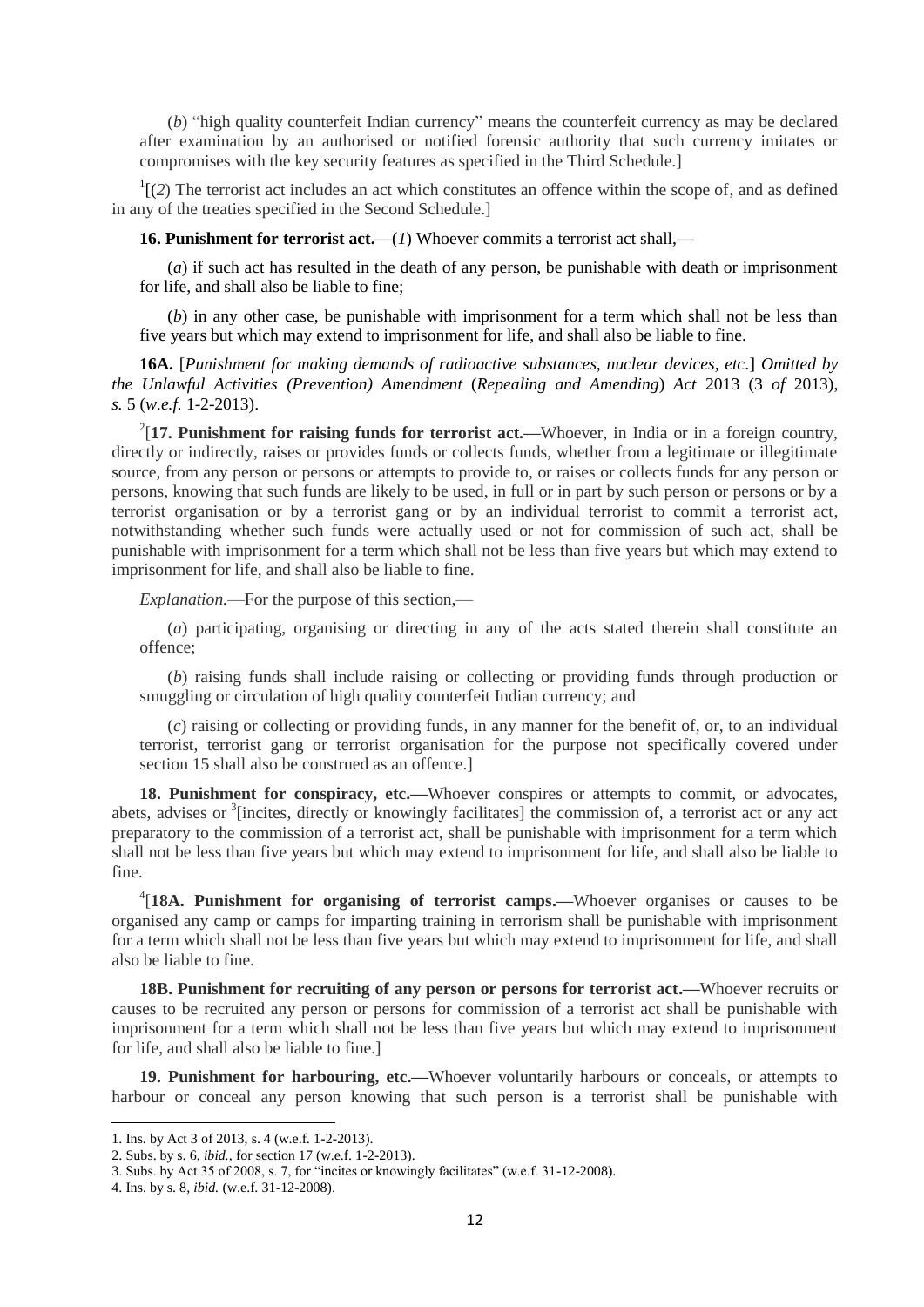imprisonment for a term which shall not be less than three years but which may extend to imprisonment for life, and shall also be liable to fine:

Provided that this section shall not apply to any case in which the harbour or concealment is by the spouse of the offender.

**20. Punishment for being member of terrorist gang or organisation.—**Any person who is a member of a terrorist gang or a terrorist organisation, which is involved in terrorist act, shall be punishable with imprisonment for a term which may extend to imprisonment for life, and shall also be liable to fine.

**21. Punishment for holding proceeds of terrorism.—**Whoever knowingly holds any property derived or obtained from commission of any terrorist act or acquired through the terrorist fund shall be punishable with imprisonment for a term which may extend to imprisonment for life, and shall also be liable to fine.

**22. Punishment for threatening witness.—**Whoever threatens any person who is a witness or any other person in whom such witness may be interested, with violence, or wrongfully restrains or confines the witness, or any other person in whom the witness may be interested, or does any other unlawful act with intent to cause any of the said acts, shall be punishable with imprisonment which may extend to three years, and shall also be liable to fine.

1 [**22A. Offences by companies.—**(*1*) Where an offence under this Act has been committed by a company, every person (including promoters of the company) who, at the time the offence was committed, was in charge of, and was responsible to, the company for the conduct of the business of the company, as well as the company, shall be deemed to be guilty of the offence and shall be liable to be proceeded against and punished accordingly:

Provided that nothing contained in this sub-section shall render any such person (including promoters) liable to any punishment provided in this Act, if he proves that the offence was committed without his knowledge or that he had exercised reasonable care to prevent the commission of such offence.

(*2*) Notwithstanding anything contained in sub-section (*1*), where an offence under this Act has been committed by a company and it is proved that the offence has been committed with the consent or connivance of, or is attributable to, any neglect on the part of, any promoter, director, manager, secretary or other officer of the company, such promoter, director, manager, secretary or other officer shall also be deemed to be guilty of that offence and shall be liable to be proceeded against and punished accordingly.

*Explanation.—*For the purposes of this section,—

(*a*) "company" means any body corporate and includes a firm or other association of individuals; and

(*b*) "director", in relation to a firm, means a partner in the firm.

**22B. Offences by societies or trusts.—**(*1*) Where an offence under this Act has been committed by a society or trust, every person (including the promoter of society or settlor of the trust) who at the time the offence was committed was in charge of, and was responsible to, the society or trust for the conduct of the business of the society or the trust, as well as the society or trust, shall be deemed to be guilty of the offence and shall be liable to be proceeded against and punished accordingly:

Provided that nothing contained in this sub-section shall render any such person liable to any punishment provided in this Act, if he proves that the offence was committed without his knowledge or that he exercised reasonable care to prevent the commission of such offence.

(*2*) Notwithstanding anything contained in sub-section (*1*), where any offence under this Act has been committed by a society or trust and it is proved that the offence has been committed with the consent or connivance of, or is attributable to, any neglect on the part of any promoter, director, manager, secretary, trustee or other officer of the society or trust, such promoter, director, manager, secretary, trustee or other

<sup>1.</sup> Ins. by Act 3 of 2013, s. 7 (w.e.f. 1-2-2013).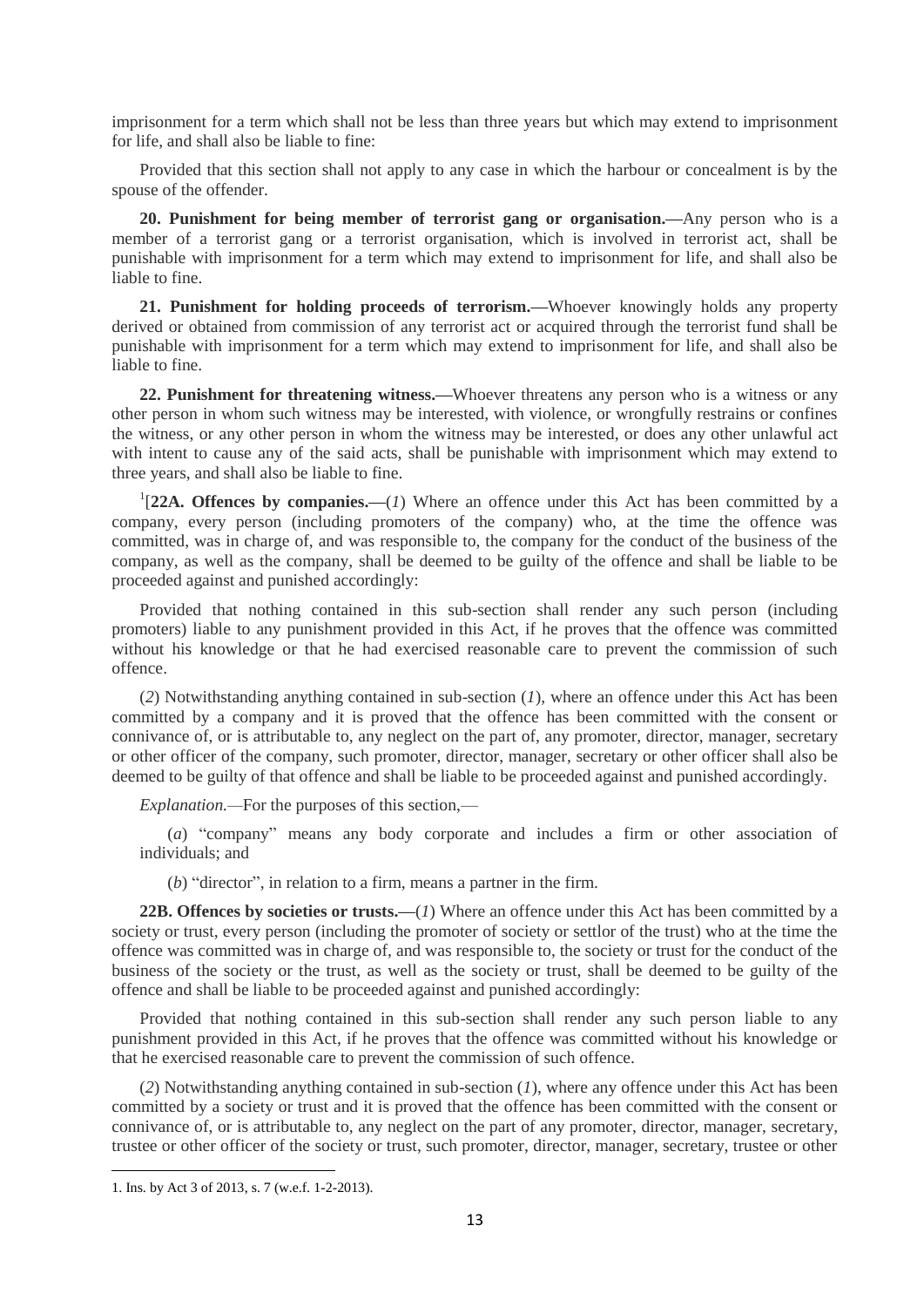officer shall also be deemed to be guilty of that offence and shall be liable to be proceeded against and punished accordingly.

*Explanation.—*For the purpose of this section,—

(*a*) "society" means any body corporate registered under the Societies Registration Act, 1860 (21 of 1860) or any other State Act governing the registration of societies;

(*b*) "trust" means any body registered under the Indian Trusts Act, 1882 (2 of 1882) or any other State Act governing the registration of trusts;

(*c*) "director", in relation to a society or trust, means a member of its governing board other than an *ex officio* member representing the interests of the Central or State Government or the appropriate statutory authority.]

**22C. Punishment for offences by companies, societies or trusts**.—Where any offence under the Act has been committed by a company or a society or a trust, as the case may be, every person (including promoter of company or trust or settlor of the trust) who at the time of the offence was either in charge or responsible for the conduct of the business shall be punishable with imprisonment for a term which shall not be less than seven years but which may extend to imprisonment for life and shall also be liable with fine which shall not be less than five crore rupees and which may extend to ten crore rupees.]

**23. Enhanced penalties.—** $(I)$ **<sup>1</sup>**[If any person with intent to aid any terrorist or terrorist organisation or a terrorist gang contravenes] any provision of, or any rule made under the Explosives Act, 1884 (4 of 1884) or the Explosive Substances Act, 1908 (6 of 1908) or the Inflammable Substances Act, 1952 (20 of 1952) or the Arms Act, 1959 (54 of 1959), or is in unauthorised possession of any bomb, dynamite or hazardous explosive substance or other lethal weapon or substance capable of mass destruction or biological or  $2$ [chemical substance of warfare or high quality counterfeit Indian currency, he shall], notwithstanding anything contained in any of the aforesaid Acts or the rules made thereunder, be punishable with imprisonment for a term which shall not be less than five years but which may extend to imprisonment for life, and shall also be liable to fine.

(*2*) 3 [Any person who with the intent to aid any terrorist, or a terrorist organisation or a terrorist gang], attempts to contravene or abets, or does any act preparatory to contravention of any provision of any law or rule specified in sub-section (*1*), shall be deemed to have contravened that provision under sub-section (*1*) and the provisions of that sub-section in relation to such person, have effect subject to the modification that the reference to "imprisonment for life" therein shall be construed as a reference to "imprisonment for ten years".

#### CHAPTER V

#### FORFEITURE OF PROCEEDS OF TERRORISM<sup>4</sup>[OR ANY PROPERTY INTENDED TO BE USED FOR TERRORISM]

5 [**24. Reference to proceeds of terrorism to include any property intended to be used for terrorism.—**In this Chapter, unless the context otherwise requires, all references to "proceeds of terrorism" shall include any property intended to be used for terrorism.

**24A.** Forfeiture of proceeds of terrorism.—(*1*) No person shall hold or be in possession of any proceeds of terrorism.

(*2*) Proceeds of terrorism, whether held by a terrorist organisation or terrorist gang or by any other person and whether or not such terrorist or other person is prosecuted or convicted for any offence under Chapter IV or Chapter VI, shall be liable to be forfeited to the Central Government or the State Government, as the case may be, in the manner provided under this Chapter.

1

<sup>1.</sup> Subs. by Act 35 of 2008, s. 9, for "If any person with intent to aid any terrorist contravenes" (w.e.f. 31-12-2008).

<sup>2.</sup> Subs. by Act 3 of 2013, s. 8, for "chemical substance of warfare, he shall" (w.e.f. 1-2-2013).

<sup>3.</sup> Subs. by Act 35 of 2008, s. 9, for "Any person who, with the intent to aid any terrorist" (w.e.f. 31-12-2008).

<sup>4.</sup> Ins. by Act 3 of 2013, s. 9 (w.e.f. 1-2-2013).

<sup>5.</sup> Subs. by s. 10, *ibid.,* for section 24 (w.e.f. 1-2-2013).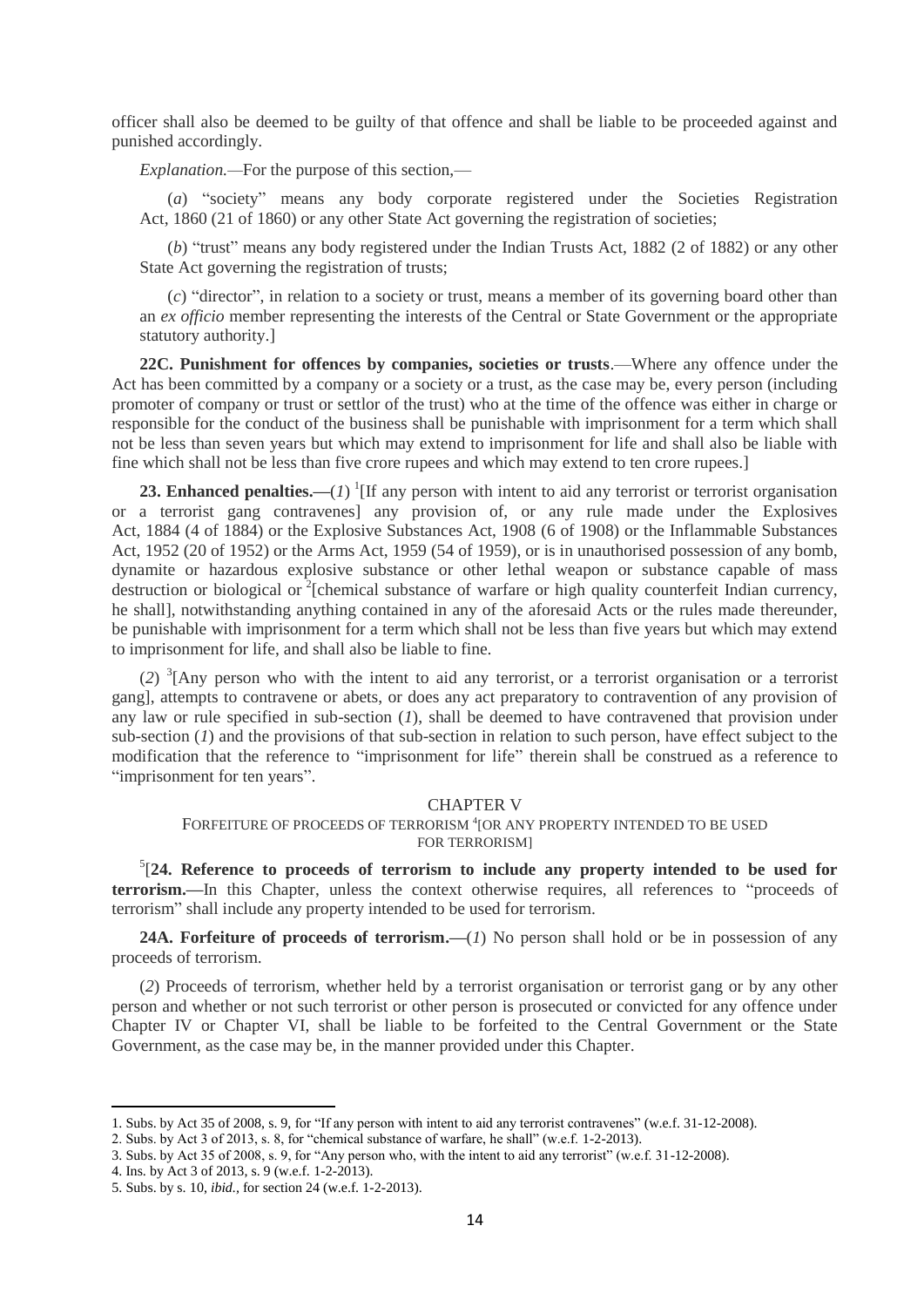(*3*) Where proceedings have been commenced under this section, the court may pass an order directing attachment or forfeiture, as the case may be, of property equivalent to, or, the value of the proceeds of terrorism involved in the offence.]

**25. Powers of investigating officer and Designated Authority and appeal against order of Designated Authority.—(***1***)** If an officer investigating an offence committed under Chapter IV or Chapter VI, has reason to believe that any property in relation to which an investigation is being conducted, represents proceeds of terrorism, he shall, with the prior approval in writing of the Director General of the Police of the State in which such property is situated, make an order seizing such property and where it is not practicable to seize such property, make an order of attachment directing that such property shall not be transferred or otherwise dealt with except with the prior permission of the officer making such order, or of the Designated Authority before whom the property seized or attached is produced and a copy of such order shall be served on the person concerned.

(*2*) The investigating officer shall duly inform the Designated Authority within forty-eight hours of the seizure or attachment of such property.

(*3*) The Designated Authority before whom the seized or attached property is produced shall either confirm or revoke the order of seizure or attachment so issued within a period of sixty days from the date of such production:

Provided that an opportunity of making a representation by the person whose property is being seized or attached shall be given.

(*4*) In the case of immovable property attached by the investigating officer, it shall be deemed to have been produced before the Designated Authority, when the investigating officer notifies his report and places it at the disposal of the Designated Authority.

(*5*) The investigating officer may seize and detain any cash to which this Chapter applies if he has reasonable grounds for suspecting that—

- (*a*) it is intended to be used for the purposes of terrorism; or
- (*b*) it forms the whole or part of the resources of a terrorist organisation:

Provided that the cash seized under this sub-section by the investigating officer shall be released within a period of forty-eight hours beginning with the time when it is seized unless the matter involving the cash is before the Designated Authority and such Authority passes an order allowing its retention beyond forty-eight hours.

*Explanation.*—For the purposes of this sub-section, "cash" means—

- (*a*) coins or notes in any currency;
- (*b*) postal orders;
- (*c*) traveller's cheques;

 $\frac{1}{1}$ [(*ca*) credit or debit cards or cards that serve a similar purpose;]

(*d*) banker's drafts; and

(*e*) such other monetary instruments as the Central Government or, as the case may be, the State Government may specify by an order made in writing.

(*6*) Any person aggrieved by an order made by the Designated Authority may prefer an appeal to the court within a period of thirty days from the date of receipt of the order, and the court may either confirm the order of attachment of property or seizure so made or revoke such order and release the property.

**26. Court to order forfeiture of proceeds of terrorism.—**Where any property is seized or attached on the ground that it constitutes proceeds of terrorism and the court confirms the order in this regard under sub-section (*6*) of section 25, it may order forfeiture of such property, whether or not the person

<sup>1.</sup> Ins. by Act 35 of 2008, s. 11 (w.e.f. 31-12-2008).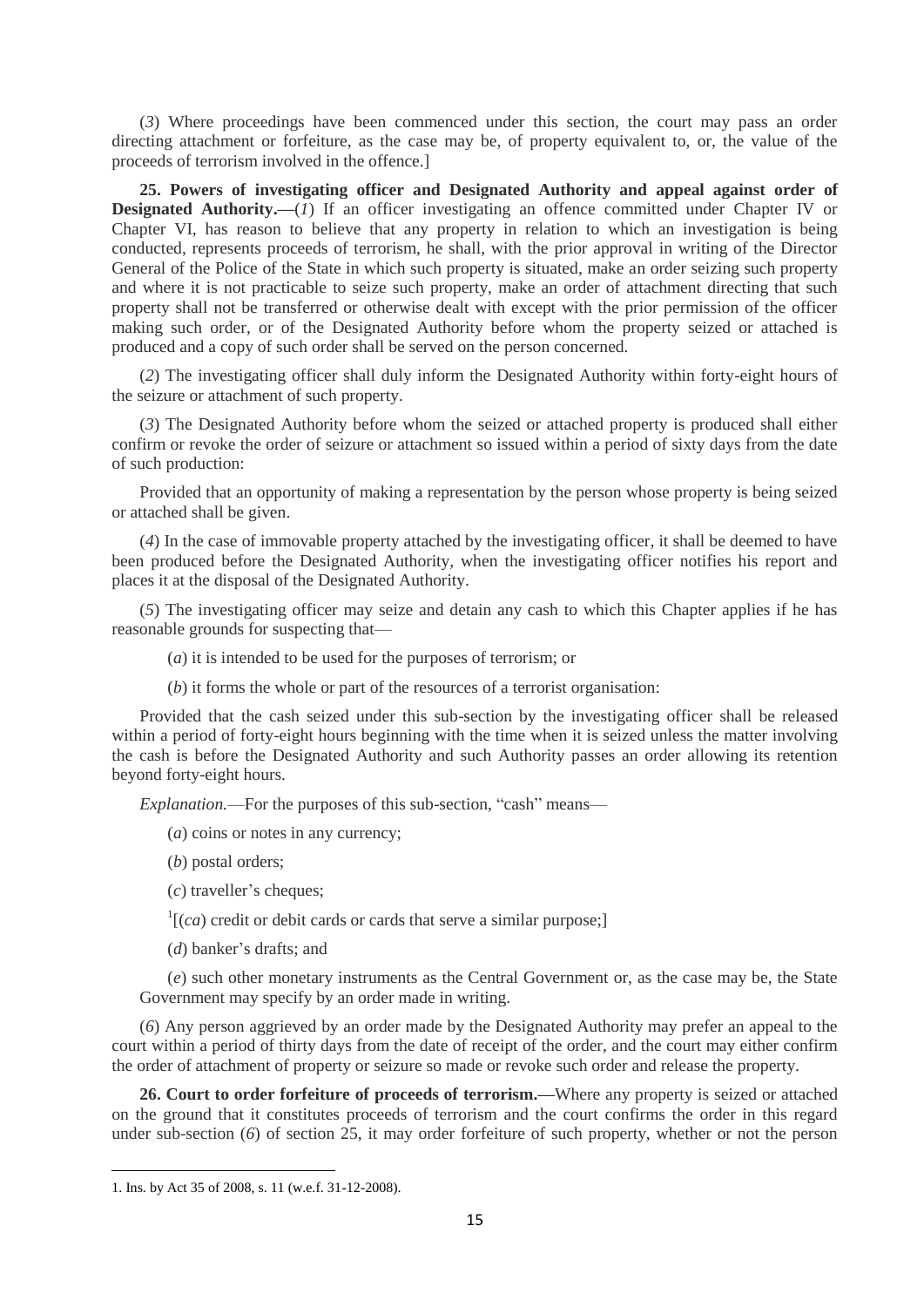from whose possession it is seized or attached, is prosecuted in a court for an offence under Chapter IV or Chapter VI.

**27. Issue of show cause notice before forfeiture of proceeds of terrorism.—**(*1*) No order forfeiting any proceeds of terrorism shall be made under section 26 unless the person holding or in possession of such proceeds is given a notice in writing informing him of the grounds on which it is proposed to forfeit the proceeds of terrorism and such person is given an opportunity of making a representation in writing within such reasonable time as may be specified in the notice against the grounds of forfeiture and is also given a reasonable opportunity of being heard in the matter.

(*2*) No order of forfeiture shall be made under sub-section (*1*), if such person establishes that he is a *bona fide* transferee of such proceeds for value without knowing that they represent proceeds of terrorism.

(*3*) It shall be competent for the court to make an order in respect of property seized or attached,—

(*a*) directing it to be sold if it is a perishable property and the provisions of section 459 of the Code shall, as nearly as may be practicable, apply to the net proceeds of such sale;

(*b*) nominating any officer of the Central Government or the State Government, in the case of any other property, to perform the function of the Administrator of such property subject to such conditions as may be specified by the court.

**28. Appeal.—**(*1*) Any person aggrieved by an order of forfeiture under section 26 may, within one month from the date of the receipt of such order, appeal to the High Court within whose jurisdiction, the court, which passed the order appealed against, is situated.

(*2*) Where an order under section 26 is modified or annulled by the High Court or where in a prosecution instituted for any offence under Chapter IV or Chapter VI, the person against whom an order of forfeiture has been made under section 26 is acquitted, such property shall be returned to him and in either case if it is not possible for any reason to return the forfeited property, such person shall be paid the price therefor as if the property had been sold to the Central Government with reasonable interest calculated from the day of seizure of the property and such price shall be determined in the manner prescribed.

**29. Order of forfeiture not to Interfere with other punishments.—**The order of forfeiture made under this Chapter by the court, shall not prevent the infliction of any other punishment to which the person affected thereby is liable under Chapter IV or Chapter VI.

**30. Claims by third party.—**(*1*) Where any claim is preferred or any objection is made to the seizure or attachment of any property under section 25 on the ground that such property is not liable to seizure or attachment, the Designated Authority before whom such property is produced, shall proceed to investigate the claim or objection:

Provided that no such investigation shall be made where the Designated Authority considers that the claim or objection is designed to cause unnecessary delay.

(*2*) Where an appeal has been preferred under sub-section (6) of section 25 and any claimant or objector establishes that the property specified in the notice issued under section 27 is not liable to be forfeited under this Chapter, the said notice shall be withdrawn or modified accordingly.

**31. Powers of Designated Authority.—**The Designated Authority, acting under the provisions of this Chapter, shall have all the powers of a civil court required for making a full and fair inquiry into the matter before it.

**32. Certain transfers to be null and void.—**Where, after the issue of an order under section 25 or issue of a notice under section 27, any property referred to in the said order or notice is transferred by any mode whatsoever, such transfer shall, for the purpose of the proceedings under this Chapter, be ignored and if such property is subsequently forfeited, the transfer of such property shall be deemed to be null and void.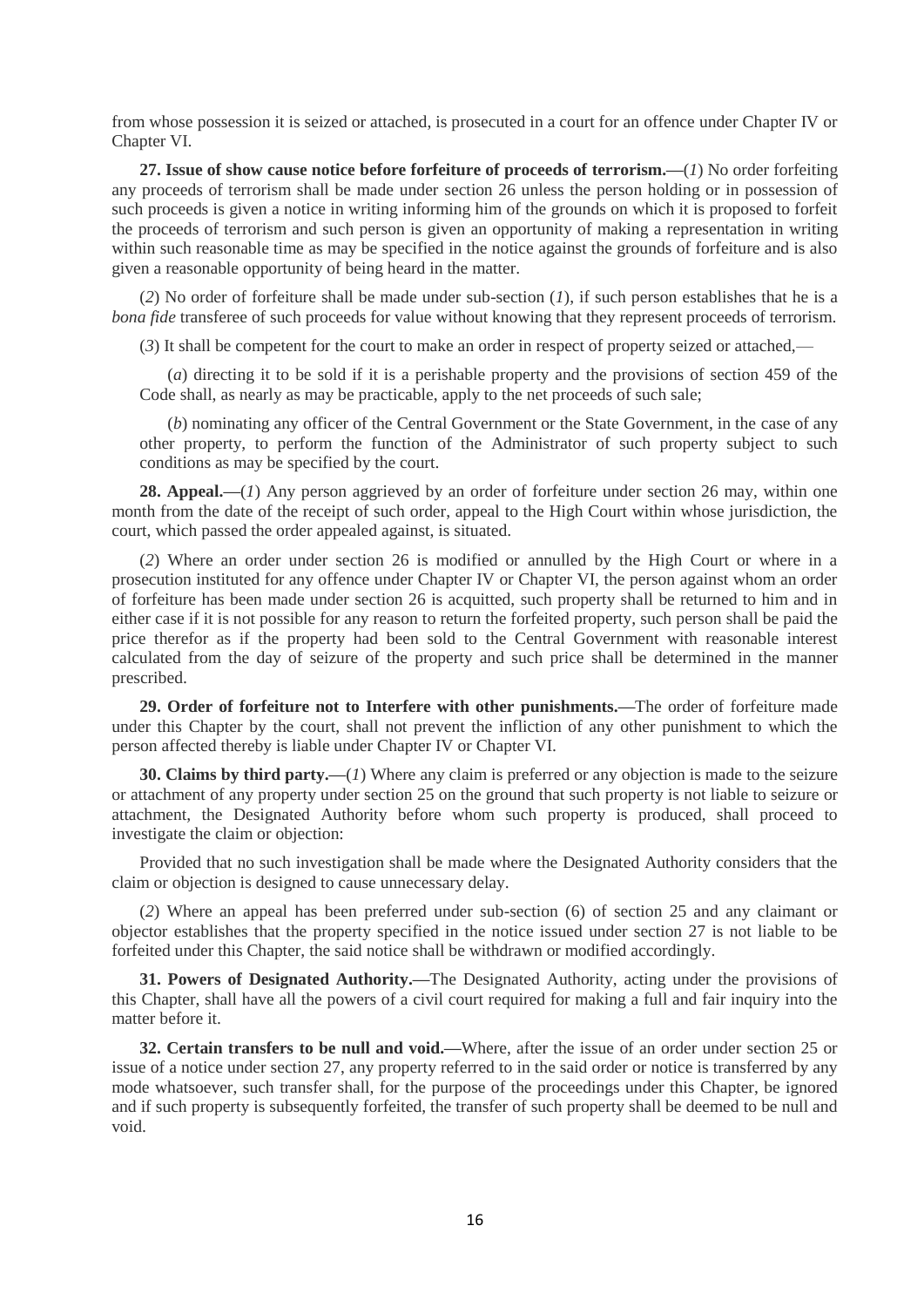**33. Forfeiture of property of certain persons.—**(*1*) Where any person is accused of an offence under Chapter IV or Chapter VI, it shall be open to the court to pass an order that all or any of the properties, movable or immovable or both, belonging to him, shall, during the period of such trial, be attached, if not already attached under this Chapter.

(*2*) Where a person has been convicted of any offence punishable under Chapter IV or Chapter VI, the court may, in addition to awarding any punishment, by order in writing, declare that any property, movable or immovable or both, belonging to the accused and specified in the order, shall stand forfeited to the Central Government or the State Government, as the case may be, free from all encumbrances.

 $\Gamma$ [(3) Where any person is accused of an offence concerning high quality counterfeit Indian currency, the court may pass an order directing attachment or forfeiture, as the case may be, of property equivalent to the value of such high quality counterfeit Indian currency involved in the offence including the face value of such currency which are not defined to be of high quality, but are part of the common seizure along with the high quality counterfeit Indian currency.

(*4*) Where a person is accused of an offence punishable under Chapter IV or Chapter VI, the court may pass an order directing attachment or forfeiture, as the case may be, of property equivalent to or the value of the proceeds of terrorism involved in the offence.

(*5*) Where any person is accused of an offence under Chapter IV or Chapter VI, it shall be open to the court to pass an order that all or any of the property, movable or immovable or both, belonging to him shall, where the trial under the Act cannot be concluded on account of the death of the accused or being declared a proclaimed offender or for any other reason, be confiscated on the basis of material evidence produced before the court.]

**34. Company to transfer shares to Government.—**Where any share in a company stand forfeited to the Central Government or the State Government, as the case may be, under this Chapter, then, the company shall, on receipt of the order of the court, notwithstanding anything contained in the Companies Act, 1956 (1 of 1956), or the articles of association of the company, forthwith register the Central Government or the State Government, as the case may be, as the transferee of such share.

### CHAPTER VI

#### TERRORIST ORGANISATIONS

**35. Amendment of Schedule, etc.—** $(I)$  **The Central Government may, by <sup>2</sup>[notification], in the** Official Gazette,—

(*a*) add an organisation to the  ${}^{3}$ [First Schedule];

(*b*) add also an organisation to the  ${}^{3}$ [First Schedule], which is identified as a terrorist organisation in a resolution adopted by the Security Council under Chapter VII of the Charter of the United Nations, to combat international terrorism;

 $(c)$  remove an organisation from the <sup>3</sup>[First Schedule];

( $d$ ) amend the <sup>3</sup>[First Schedule] in some other way.

(*2*) The Central Government shall exercise its power under clause (*a*) of sub-section (*1*) in respect of an organisation only if it believes that it is involved in terrorism.

(*3*) For the purposes of sub-section (*2*), an organisation shall be deemed to be involved in terrorism if it—

- (*a*) commits or participates in acts of terrorism, or
- (*b*) prepares for terrorism, or
- (*c*) promotes or encourages terrorism, or

<sup>1.</sup> Ins. by Act 3 of 2013, s. 11 (w.e.f. 1-2-2013).

<sup>2.</sup> Subs. by s. 12, *ibid.,* for "order" (w.e.f. 1-2-2013).

<sup>3.</sup> Subs. by s. 12, *ibid.,* for "Schedule" (w.e.f. 1-2-2013).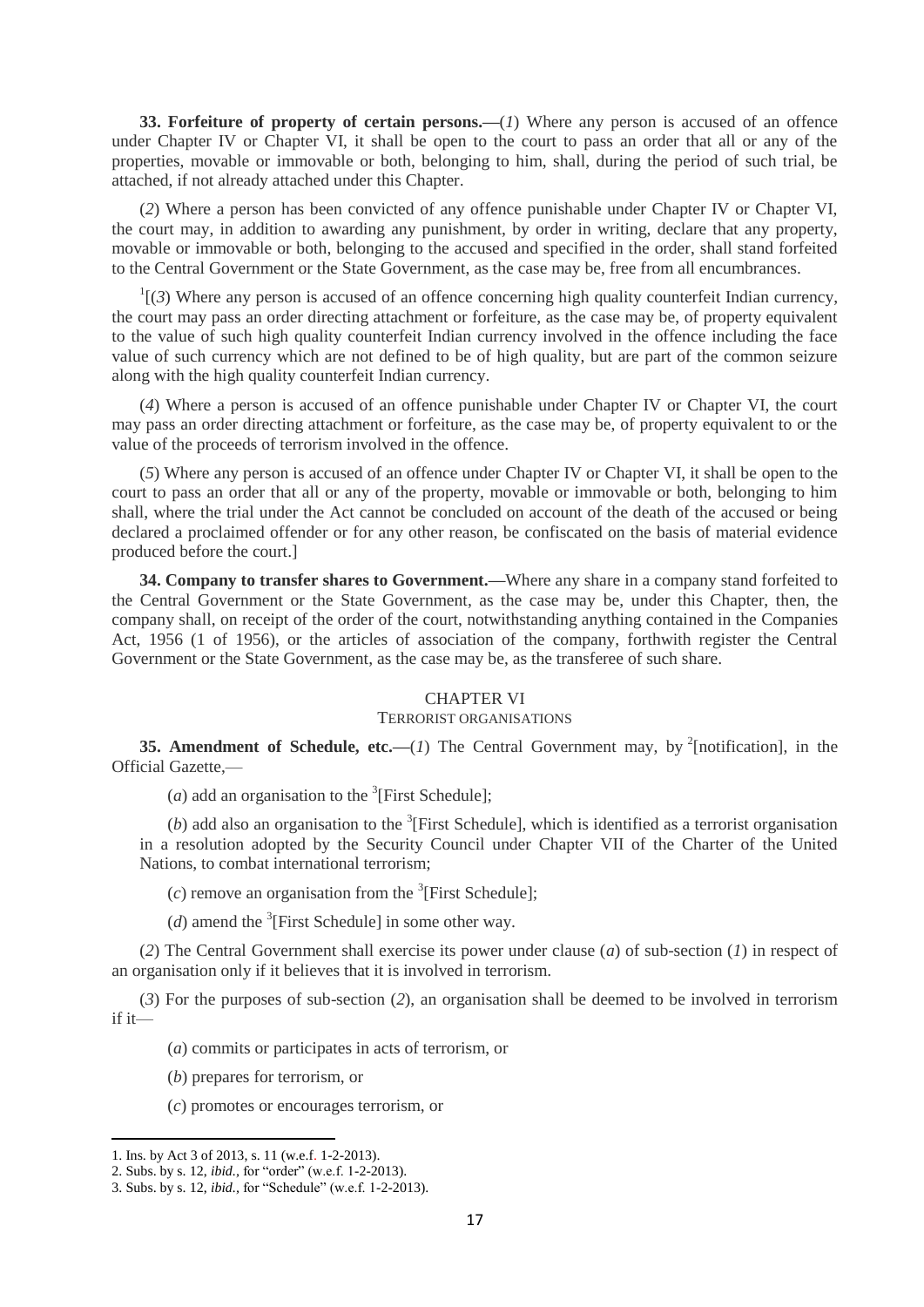(*d*) is otherwise involved in terrorism.

<sup>1</sup>[(4) The Central Government may, by notification in the Official Gazette, add to or remove or amend the Second Schedule or Third Schedule and thereupon the Second Schedule or the Third Schedule, as the case may be, shall be deemed to have been amended accordingly.

(*5*) Every notification issued under sub-section (*1*) or sub-section (*4*) shall, as soon as may be after it is issued, be laid before Parliament.]

**36. Denotification of a terrorist organisation.—**(*1*) An application may be made to the Central Government for the exercise of its power under clause (*c*) of sub-section (*1*) of section 35 to remove an organisation from the Schedule.

(*2*) An application under sub-section (*1*) may be made by—

(*a*) the organisation, or

(*b*) any person affected by inclusion of the organisation in the Schedule as a terrorist organisation.

(*3*) The Central Government may prescribe the procedure for admission and disposal of an application made under this section.

(*4*) Where an application under sub-section (*1*) has been rejected, the applicant may apply for a review to the Review Committee constituted by the Central Government under sub-section (*1*) of section 37 within one month from the date of receipt of the order of such refusal by the applicant.

(*5*) The Review Committee may allow an application for review against rejection to remove an organisation from the Schedule, if it considers that the decision to reject was flawed when considered in the light of the principles applicable on an application for judicial review.

(*6*) Where the Review Committee allows review under sub-section (*5*) by or in respect of an organisation, it may make an order to such effect.

(*7*) Where an order is made under sub-section (*6*), the Central Government shall, as soon as the certified copy of the order is received by it, make an order removing the organisation from the Schedule.

**37. Review Committees.—**(*1*) The Central Government shall constitute one or more Review Committees for the purposes of section 36.

(*2*) Every such Committee shall consist of a Chairperson and such other members not exceeding three and possessing such qualifications as may be prescribed.

(*3*) A Chairperson of the Committee shall be a person who is, or has been, a Judge of a High Court, who shall be appointed by the Central Government and in the case of appointment of a sitting Judge, the concurrence of the Chief Justice of the concerned High Court shall be obtained.

**38. Offence relating to membership of a terrorist organisation.—**(*1*) A person, who associates himself, or professes to be associated, with a terrorist organisation with intention to further its activities, commits an offence relating to membership of a terrorist organisation:

Provided that this sub-section shall not apply where the person charged is able to prove—

(*a*) that the organisation was not declared as a terrorist organisation at the time when he became a member or began to profess to be a member; and

(*b*) that he has not taken part in the activities of the organisation at any time during its inclusion in the Schedule as a terrorist organisation.

(*2*) A person, who commits the offence relating to membership of a terrorist organisation under sub-section (*1*), shall be punishable with imprisonment for a term not exceeding ten years, or with fine, or with both.

<sup>1.</sup> Ins. by Act 3 of 2013, s. 12 (w.e.f. 1-2-2013).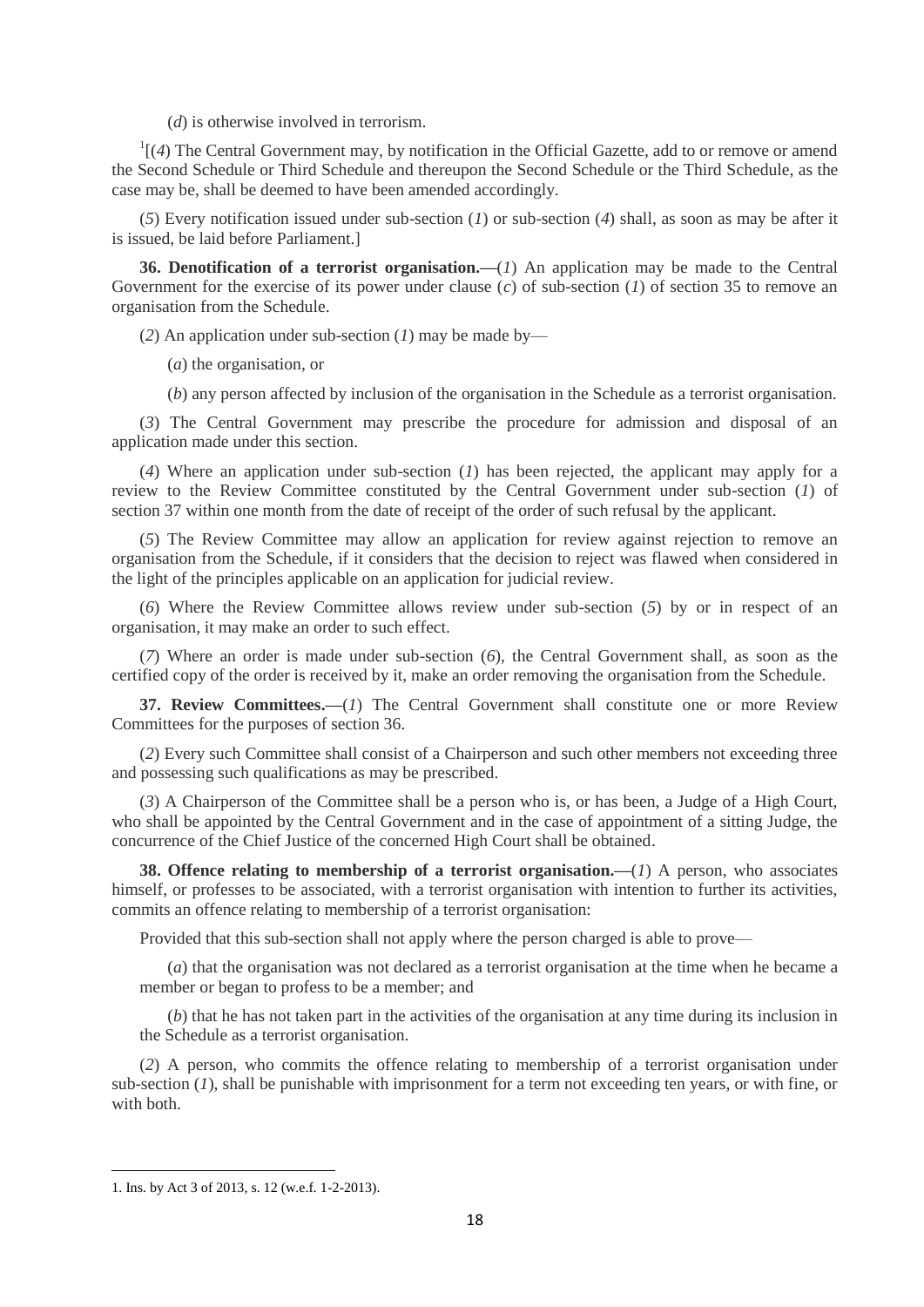**39. Offence relating to support given to a terrorist organisation.—**(*1*) A person commits the offence relating to support given to a terrorist organisation,—

(*a*) who, with intention to further the activity of a terrorist organisation,—

(*i*) invites support for the terrorist organization; and

(*ii*) the support is not or is not restricted to provide money or other property within the meaning of section 40; or

(*b*) who, with intention to further the activity of a terrorist organisation, arranges, manages or assists in arranging or managing a meeting which he knows is—

(*i*) to support the terrorist organization; or

(*ii*) to further the activity of the terrorist organization; or

(*iii*) to be addressed by a person who associates or professes to be associated with the terrorist organisation; or

(*c*) who, with intention to further the activity of a terrorist organisation, addresses a meeting for the purpose of encouraging support for the terrorist organisation or to further its activity.

(*2*) A person, who commits the offence relating to support given to a terrorist organisation under sub-section (*1*) shall be punishable with imprisonment for a term not exceeding ten years, or with fine, or with both.

**40. Offence of raising fund for a terrorist organisation.—**(*1*) A person commits the offence of raising fund for a terrorist organisation, who, with intention to further the activity of a terrorist organisation,—

(*a*) invites another person to provide money or other property, and intends that it should be used, or has reasonable cause to suspect that it might be used, for the purposes of terrorism; or

(*b*) receives money or other property, and intends that it should be used, or has reasonable cause to suspect that it might be used, for the purposes of terrorism; or

(*c*) provides money or other property, and knows, or has reasonable cause to suspect, that it would or might be used for the purposes of terrorism.

<sup>1</sup>[*Explanation*.—For the purposes of this sub-section, a reference to provide money or other property includes—

(*a*) of its being given, lent or otherwise made available, whether or not for consideration; or

(*b*) raising, collecting or providing funds through production or smuggling or circulation of high quality counterfeit Indian currency.]

(*2*) A person, who commits the offence of raising fund for a terrorist organisation under sub-section (*1*), shall be punishable with imprisonment for a term not exceeding fourteen years, or with fine, or with both.

#### CHAPTER VII

#### **MISCELLANEOUS**

**41. Continuance of association.—**An association shall not be deemed to have ceased to exist by reason only of any formal act of its dissolution or change of name but shall be deemed to continue so long as any actual combination for the purposes of such association continues between any members thereof.

**42. Power to delegate.—**The Central Government may, by notification in the Official Gazette, direct that all or any of the powers which may be exercised by it under section 7, or section 8, or both, shall, in such circumstances and under such conditions, if any, as may be specified in the notification, be exercised

<sup>1.</sup> Subs. by Act 3 of 2013, s. 13, for the *Explanation* (w.e.f. 1-2-2013).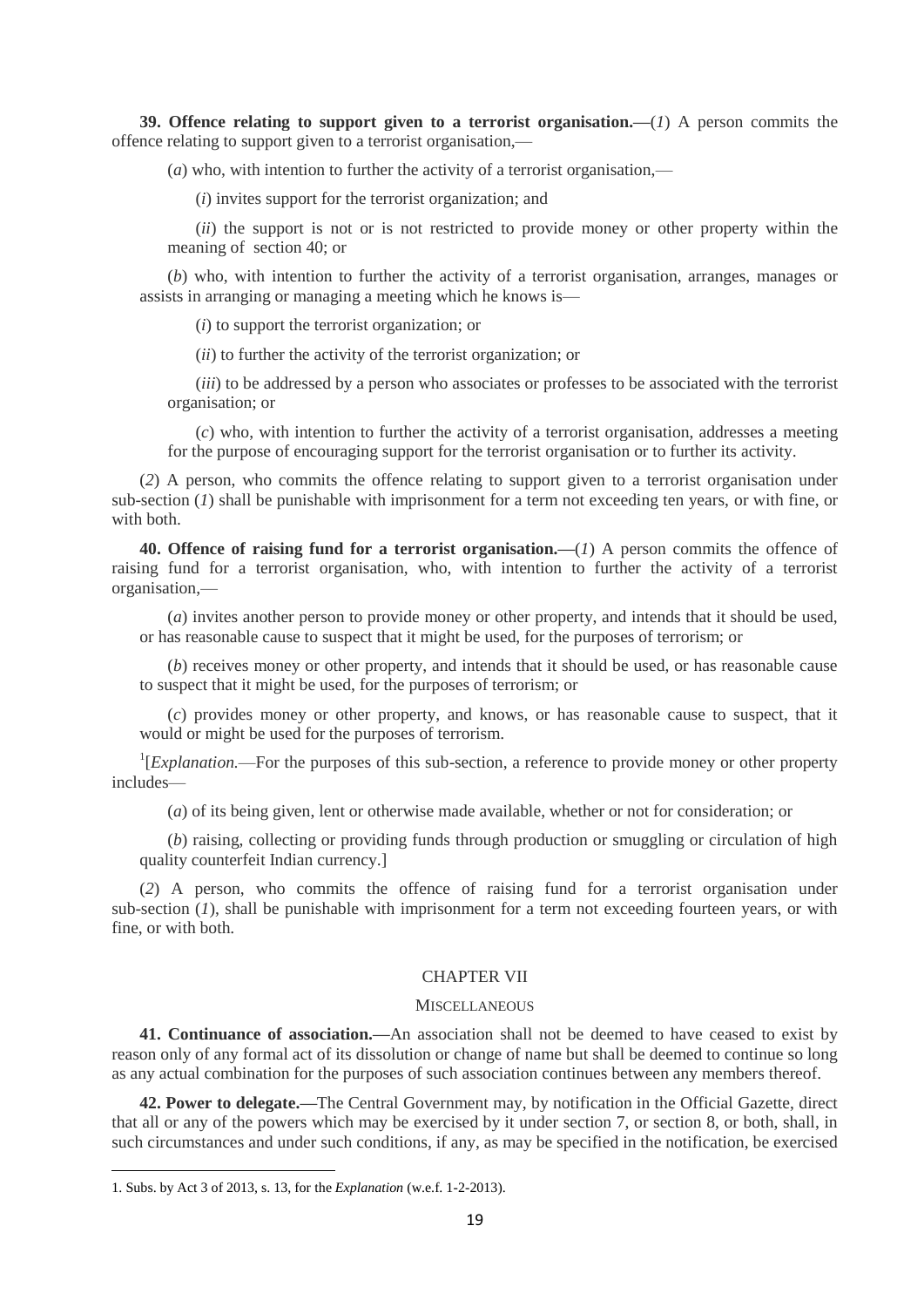also by any State Government and the State Government may, with the previous approval of the Central Government, by order in writing, direct that any power which has been directed to be exercised by it shall, in such circumstances and under such conditions, if any, as may be specified in the direction, be exercised by any person subordinate to the State Government as may be specified therein.

**43. Officers competent to investigate offences under Chapters IV and VI.—**Notwithstanding anything contained in the Code, no police officer,—

(*a*) in the case of the Delhi Special Police Establishment, constituted under sub-section (*1*) of section 2 of the Delhi Special Police Establishment Act, 1946 (25 of 1946), below the rank of a Deputy Superintendent of Police or a police officer of equivalent rank;

(*b*) in the metropolitan areas of Mumbai, Kolkata, Chennai and Ahmedabad and any other metropolitan area notified as such under sub-section (*1*) of section 8 of the Code, below the rank of an Assistant Commissioner of Police;

(*c*) in any case not relatable to clause (*a*) or clause (*b*), below the rank of a Deputy Superintendent of Police or a police officer of an equivalent rank,

shall investigate any offence punishable under Chapter IV or VI.

<sup>1</sup>[43A. Power to arrest, search, etc.—Any officer of the Designated Authority empowered in this behalf, by general or special order of the Central Government or the State Government, as the case may be, knowing of a design to commit any offence under this Act or has reason to believe from personal knowledge or information given by any person and taken in writing that any person has committed an offence punishable under this Act or from any document, article or any other thing which may furnish evidence of the commission of such offence or from any illegally acquired property or any document or other article which may furnish evidence of holding any illegally acquired property which is liable for seizure or freezing or forfeiture under this Chapter is kept or concealed in any building, conveyance or place, may authorise any officer subordinate to him to arrest such a person or search such building, conveyance or place whether by day or by night or himself arrest such a person or search a such building, conveyance or place.

**43B. Procedure of arrest, seizure, etc.—**(*1*) Any officer arresting a person under section 43A shall, as soon as may be, inform him of the grounds for such arrest.

(*2*) Every person arrested and article seized under section 43A shall be forwarded without unnecessary delay to the officer-in-charge of the nearest police station.

(*3*) The authority or officer to whom any person or article is forwarded under sub-section (*2*) shall, with all convenient dispatch, take such measures as may be necessary in accordance with the provisions of the Code.

**43C. Application of provisions of Code.—**The provisions of the Code shall apply, insofar as they are not inconsistent with the provisions of this Act, to all arrests, searches and seizures made under this Act.

**43D. Modified application of certain provisions of the Code.—**(*1*) Notwithstanding anything contained in the Code or any other law, every offence punishable under this Act shall be deemed to be a cognizable offence within the meaning of clause (*c*) of section 2 of the Code, and "cognizable case" as defined in that clause shall be construed accordingly.

(*2*) Section 167 of the Code shall apply in relation to a case involving an offence punishable under this Act subject to the modification that in sub-section (*2*),—

(*a*) the references to "fifteen days", "ninety days" and "sixty days", wherever they occur, shall be construed as references to "thirty days", "ninety days" and "ninety days" respectively; and

<sup>1.</sup> Ins. by Act 35 of 2008, s. 12 (w.e.f. 31-12-2008).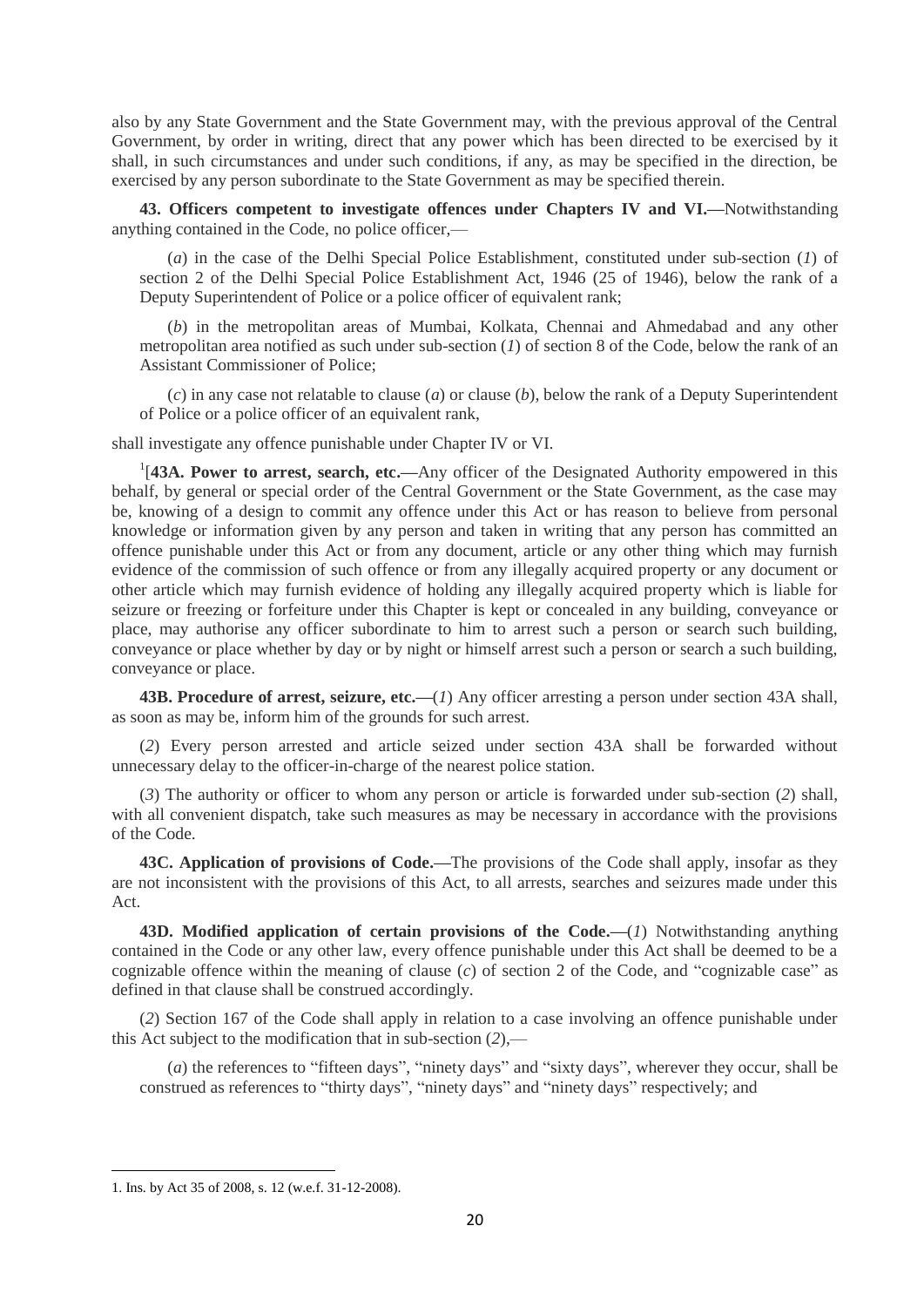(*b*) after the proviso, the following provisos shall be inserted, namely:—

"Provided further that if it is not possible to complete the investigation within the said period of ninety days, the Court may if it is satisfied with the report of the Public Prosecutor indicating the progress of the investigation and the specific reasons for the detention of the accused beyond the said period of ninety days, extend the said period up to one hundred and eighty days:

Provided also that if the police officer making the investigation under this Act, requests, for the purposes of investigation, for police custody from judicial custody of any person in judicial custody, he shall file an affidavit stating the reasons for doing so and shall also explain the delay, if any, for requesting such police custody.

(*3*) Section 268 of the Code shall apply in relation to a case involving an offence punishable under this Act subject to the modification that—

(*a*) the reference in sub-section (*1*) thereof—

(*i*) to "the State Government" shall be construed as a reference to "the Central Government or the State Government.";

(*ii*) to "order of the State Government" shall be construed as a reference to "order of the Central Government or the State Government, as the case may be"; and

(*b*) the reference in sub-section (*2*) thereof, to "the State Government" shall be construed as a reference to "the Central Government or the State Government, as the case may be".

(*4*) Nothing in section 438 of the Code shall apply in relation to any case involving the arrest of any person accused of having committed an offence punishable under this Act.

(*5*) Notwithstanding anything contained in the Code, no person accused of an offence punishable under Chapters IV and VI of this Act shall, if in custody, be released on bail or on his own bond unless the Public Prosecutor has been given an opportunity of being heard on the application for such release:

Provided that such accused person shall not be released on bail or on his own bond if the Court, on a perusal of the case diary or the report made under section 173 of the Code is of the opinion that there are reasonable grounds for believing that the accusation against such person is *prima facie* true.

(*6*) The restrictions on granting of bail specified in sub-section (*5*) is in addition to the restrictions under the Code or any other law for the time being in force on granting of bail.

(*7*) Notwithstanding anything contained in sub-sections (*5*) and (*6*), no bail shall be granted to a person accused of an offence punishable under this Act, if he is not an Indian citizen and has entered the country unauthorisedly or illegally except in very exceptional circumstances and for reasons to be recorded in writing.

**43E. Presumption as to offence under section 15.—**In a prosecution for an offence under section 15, if it is proved**—**

(*a*) that the arms or explosives or any other substances specified in the said section were recovered from the possession of the accused and there is reason to believe that such arms or explosives or other substances of a similar nature were used in the commission of such offence; or

(*b*) that by the evidence of the expert the finger-prints of the accused or any other definitive evidence suggesting the involvement of the accused in the offence were found at the site of the offence or on anything including arms and vehicles used in connection with the commission of such offence,

the Court shall presume, unless the contrary is shown, that the accused has committed such offence.

**43F. Obligation to furnish information.—**(*1*) Notwithstanding anything contained in any other law, the officer investigating any offence under this Act, with the prior approval in writing of an officer not below the rank of a Superintendent of Police, may require any officer or authority of the Central Government or a State Government or a local authority or a bank, or a company, or a firm or any other institution, establishment, organisation or any individual to furnish information in his or its possession in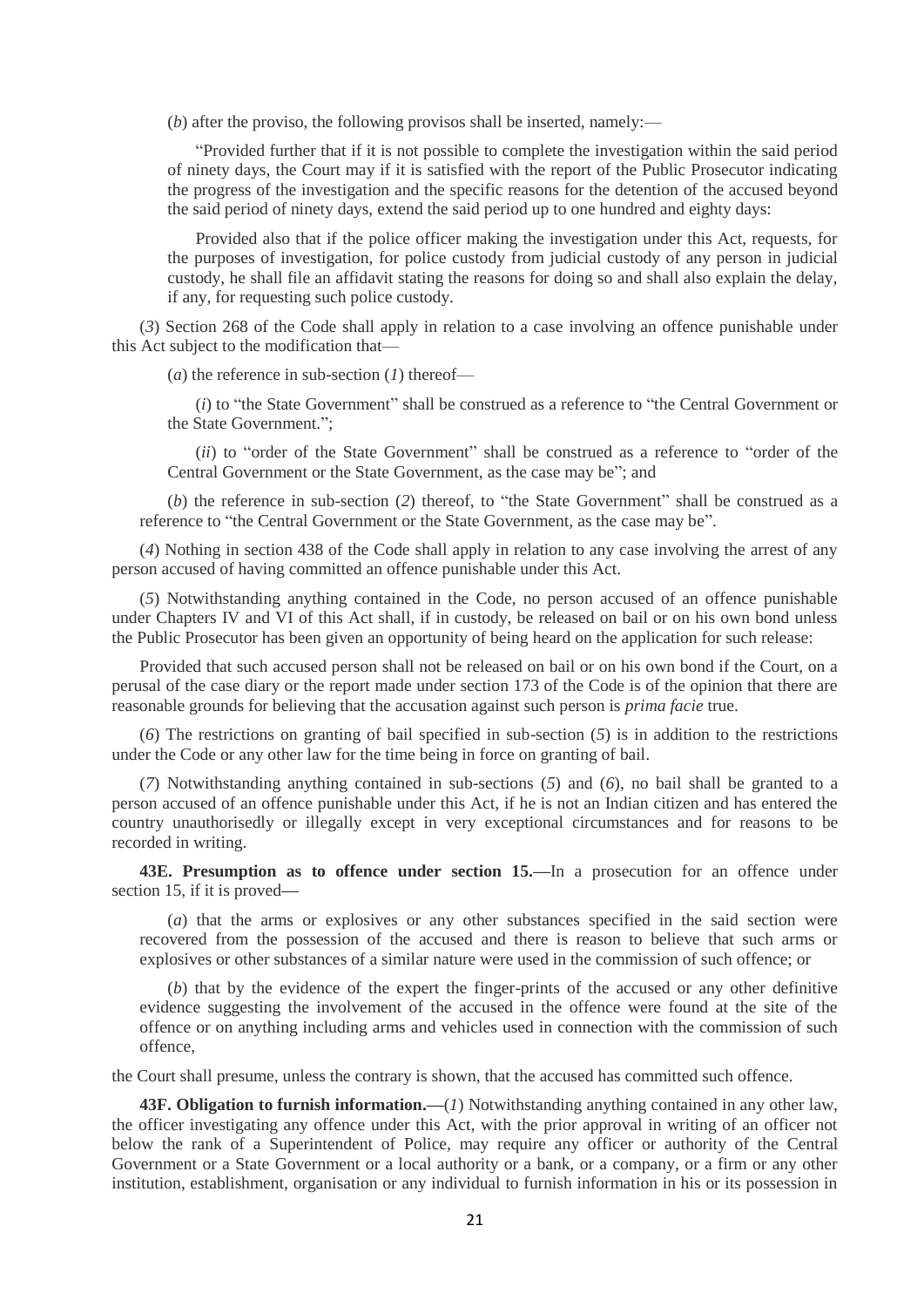relation to such offence, on points or matters, where the investigating officer has reason to believe that such information will be useful for, or relevant to, the purposes of this Act.

(*2*) The failure to furnish the information called for under sub-section (*1*), or deliberately furnishing false information shall be punishable with imprisonment for a term which may extend to three years or with fine or with both.

(*3*) Notwithstanding anything contained in the Code, an offence under sub-section (*2*) shall be tried as a summary case and the procedure prescribed in Chapter XXI of the said Code [except sub-section (*2*) of section 262] shall be applicable thereto.]

**44. Protection of witnesses.—**(*1*) Notwithstanding anything contained in the Code, the proceedings under this Act may, for reasons to be recorded in writing, be held *in camera* if the court so desires.

(*2*) A court, if on an application made by a witness in any proceeding before it or by the Public Prosecutor in relation to such witness or on its own motion, is satisfied that the life of such witness is in danger, it may, for reasons to be recorded in writing, take such measures as it deems fit for keeping the identity and address of such witness secret.

(*3*) In particular, and without prejudice to the generality of the provisions of sub-section (*2*), the measures which a court may take under that sub-section may include—

(*a*) the holding of the proceedings at a place to be decided by the court;

(*b*) the avoiding of the mention of the name and address of the witness in its orders or judgments or in any records of the case accessible to public;

(*c*) the issuing of any directions for securing that the identity and address of the witness are not disclosed<sup>.</sup>

(*d*) a decision that it is in the public interest to order that all or any of the proceedings pending before such a court shall not be published in any manner.

(*4*) Any person who contravenes any decision or direction issued under sub-section (*3*), shall be punishable with imprisonment for a term which may extend to three years, and shall also be liable to fine.

**45. Cognizance of offences.**— $\lbrack (1) \rbrack$  No court shall take cognizance of any offence—

(*i*) under Chapter III without the previous sanction of the Central Government or any officer authorised by the Central Government in this behalf;

(*ii*) under Chapter IV and VI without the previous sanction of the Central Government or, as the case may be, the State Government, and where such offence is committed against the Government of a foreign country without the previous sanction of the Central Government.

 $2^{2}$ [(2) Sanction for prosecution under sub-section (*1*) shall be given within such time as may be prescribed only after considering the report of such authority appointed by the Central Government or, as the case may be, the State Government which shall make an independent review of the evidence gathered in the course of investigation and make a recommendation, within such time as may be prescribed, to the Central Government or, as the case may be, the State Government.]

**46. Admissibility of evidence collected through the interception of communications.—**Notwithstanding anything contained in the Indian Evidence Act, 1872 (1 of 1872) or any other law for the time being in force, the evidence collected through the interception of wire, electronic or oral communication under the provisions of the Indian Telegraph Act, 1885 (13 of 1885) or the Information Technology Act, 2000 (21 of 2000) or any other law for the time being in force, shall be admissible as evidence against the accused in the court during the trial of a case:

Provided that the contents of any wire, electronic or oral communication intercepted or evidence derived therefrom shall not be received in evidence or otherwise disclosed in any trial, hearing or other

1

<sup>1.</sup> Section 45 renumbered as sub-section (*1*) thereof by Act 35 of 2008, s. 13 (w.e.f. 31-12-2008).

<sup>2.</sup> Ins. by s. 13, *ibid*. (w.e.f. 31-12-2008).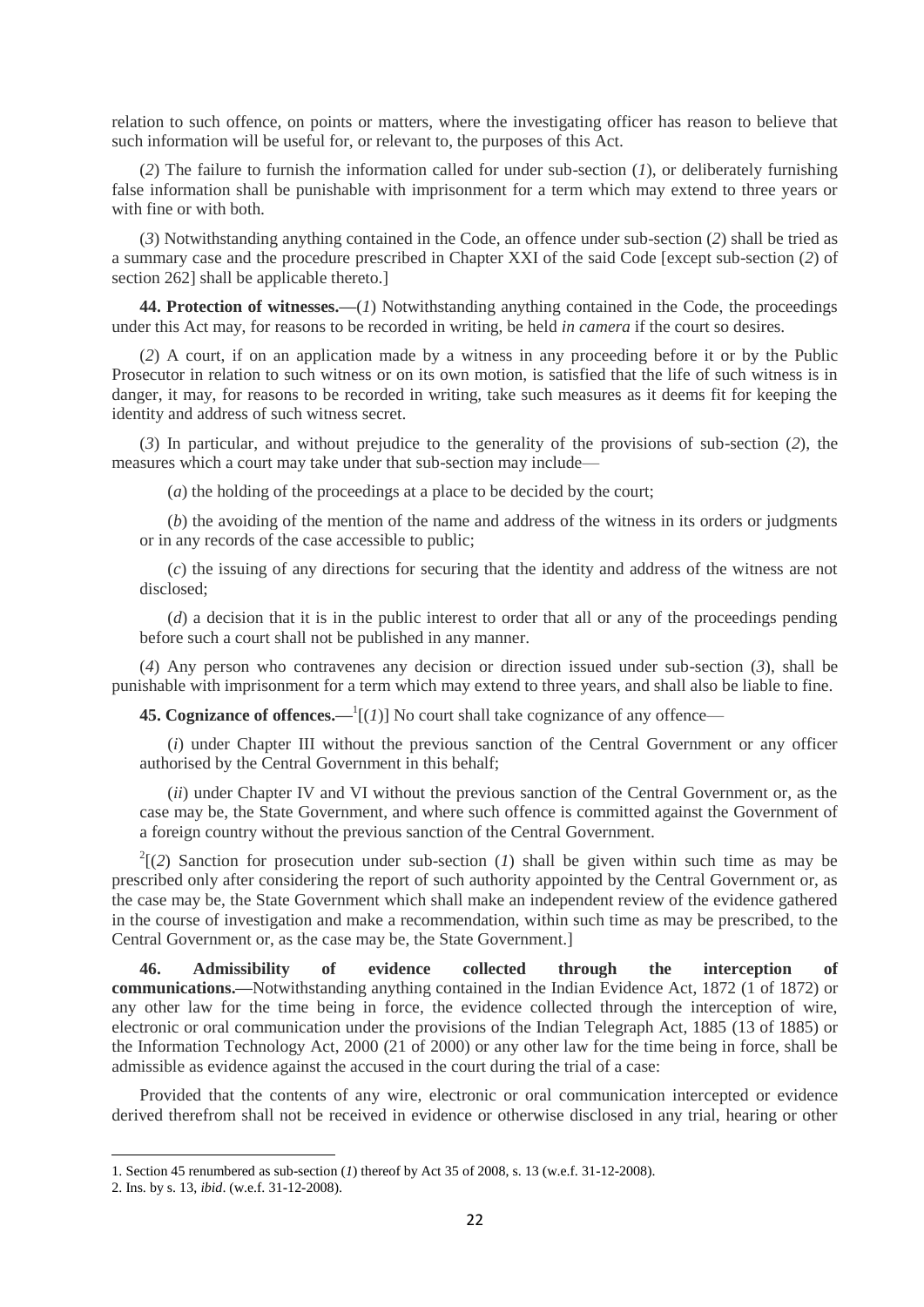proceeding in any court unless each accused has been furnished with a copy of the order of the competent authority under the aforesaid law, under which the interception was directed, not less than ten days before trial, hearing or proceeding:

Provided further that the period of ten days may be waived by the judge trying the matter, if he comes to the conclusion that it was not possible to furnish the accused with such order ten days before the trial, hearing or proceeding and that the accused shall not be prejudiced by the delay in receiving such order.

**47. Bar of jurisdiction.—**(*1*) Save as otherwise expressly provided in this Act, no proceeding taken under this Act by the Central Government or the District Magistrate or any officer authorised in this behalf by the Central Government or the District Magistrate, shall be called in question in any civil court in any suit or application or by way of appeal or revision, and no injunction shall be granted by any civil court or other authority in respect of any action taken or to be taken in pursuance of any power conferred by or under this Act.

(*2*) Notwithstanding anything contained in sub-section (*1*), no civil court or other authority shall have, or be entitled to exercise, any jurisdiction, powers or authority in relation to the matters referred to in section 36.

**48. Effect of Act and rules, etc., inconsistent with other enactments.—**The provisions of this Act or any rule or order made thereunder shall have effect notwithstanding anything inconsistent therewith contained in any enactment other than this Act or any instrument having effect by virtue of any enactment other than this Act.

**49. Protection of action taken in good faith.—**No suit, prosecution or other legal proceeding shall lie against—

(*a*) the Central Government or a State Government or any officer or authority of the Central Government or State Government or District Magistrate or any officer authorised in this behalf by the Government or the District Magistrate or any other authority on whom powers have been conferred under this Act, for anything which is in good faith done or purported to be done in pursuance of this Act or any rule or order made thereunder; and

(*b*) any serving or retired member of the armed forces or para-military forces in respect of any action taken or purported to be taken by him in good faith, in the course of any operation directed towards combating terrorism.

**50. Saving.—**Nothing in this Act shall affect the jurisdiction exercisable by, or the procedure applicable to, any court or other authority under any law relating to the navy, army or air force or other armed forces of the Union.

**51. Impounding of passport and arms licence of person charge sheeted under the Act.—**Notwithstanding anything contained in any other law for the time being in force, the passport and the arms licence of a person, who is charge-sheeted for having committed any offence under this Act, shall be deemed to have been impounded for such period as the court may deem fit.

1 [**51A. Certain powers of the Central Government.—**For the prevention of, and for coping with terrorist activities, the Central Government shall have power to—

(*a*) freeze, seize or attach funds and other financial assets or economic resources held by, on behalf of or at the direction of the individuals or entities listed in the Schedule to the Order, or any other person engaged in or suspected to be engaged in terrorism;

(*b*) prohibit any individual or entity from making any funds, financial assets or economic resources or related services available for the benefit of the individuals or entities listed in the Schedule to the Order or any other person engaged in or suspected to be engaged in terrorism;

(*c*) prevent the entry into or the transit through India of individuals listed in the Schedule to the Order or any other person engaged in or suspected to be engaged in terrorism.]

<sup>1.</sup> Ins. by Act 35 of 2008, s. 14 (w.e.f. 31-12-2008).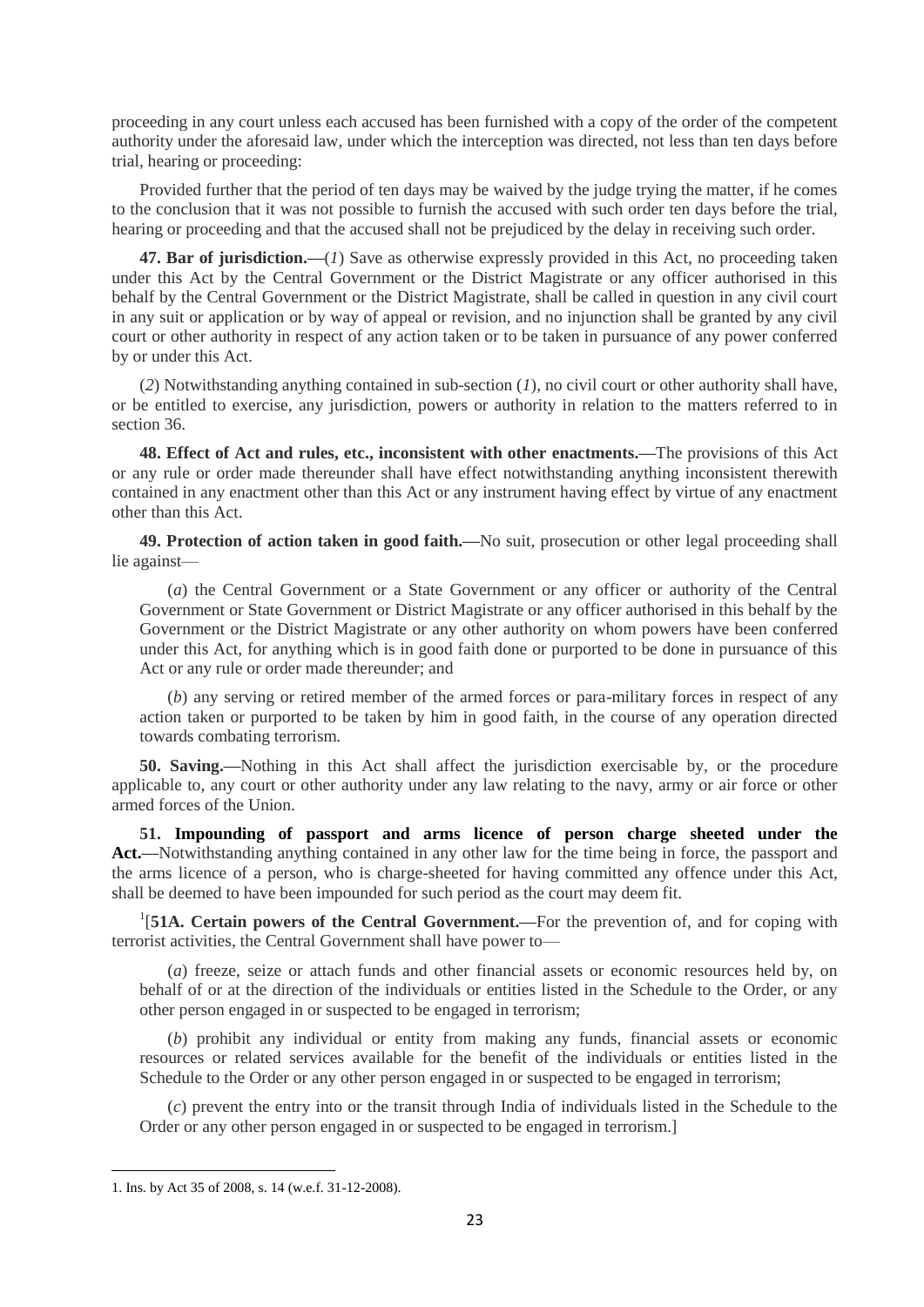**52. Power to make rules.—**(*1*) The Central Government may, by notification in the Official Gazette, make rules for carrying out the provisions of this Act.

(*2*) In particular, and without prejudice to the generality of the foregoing powers, such rules may provide for all or any of the following matters, namely:—

(*a*) the service of notices or orders issued or made under this Act and the manner in which such notices or orders may be served, where the person to be served is a corporation, company, bank or other association;

(*b*) the procedure to be followed by the Tribunal or a District Judge in holding any inquiry or disposing of any application under this Act;

(*c*) determination of the price of the forfeited property under sub-section (*2*) of section 28;

(*d*) the procedure for admission and disposal of an application under sub-section (*3*) of section 36;

(*e*) the qualifications of the members of the Review Committee under sub-section (*2*) of section 37; and

<sup>1</sup>[(ee) the time within which sanction for prosecution and recommendation to the Central Government shall be given under sub-section (*2*) of section 45, and]

(*f*) any other matter which is required to be, or may be, prescribed.

**53.** Orders and rules to be laid before both Houses of Parliament.  $\frac{2}{1}$  Every order and every rule made by the Central Government under this Act shall be laid, as soon as may be after it is made, before each House of Parliament, while it is in session, for a total period of thirty days which may be comprised in one session or in two or more successive sessions, and if, before the expiry of the session immediately following the session or the successive sessions aforesaid, both Houses agree in making any modification in the order or rule or both Houses agree that the order or rule should not be made, the order or rule shall thereafter have effect only in such modified form or be of no effect, as the case may be; so, however, that any such modification or annulment shall be without prejudice to the validity of anything previously done under that order or rule.

 $3(2)$  The Order referred to in entry 33 of the Schedule and every amendment made to that Order shall be laid as soon as may be after it is made before each House of Parliament while it is in session for a total period of 30 days which may be comprised in one session or in two or more successive sessions.]

<sup>1.</sup> Ins. by Act 35 of 2008, s. 15 (w.e.f. 31-12-2008).

<sup>2.</sup> Section 53 renumbered as sub-section (*1*) thereof by s. 16, *ibid.* (w.e.f. 31-12-2008).

<sup>3.</sup> Ins. by s. 16, *ibid.* (w.e.f. 31-12-2008).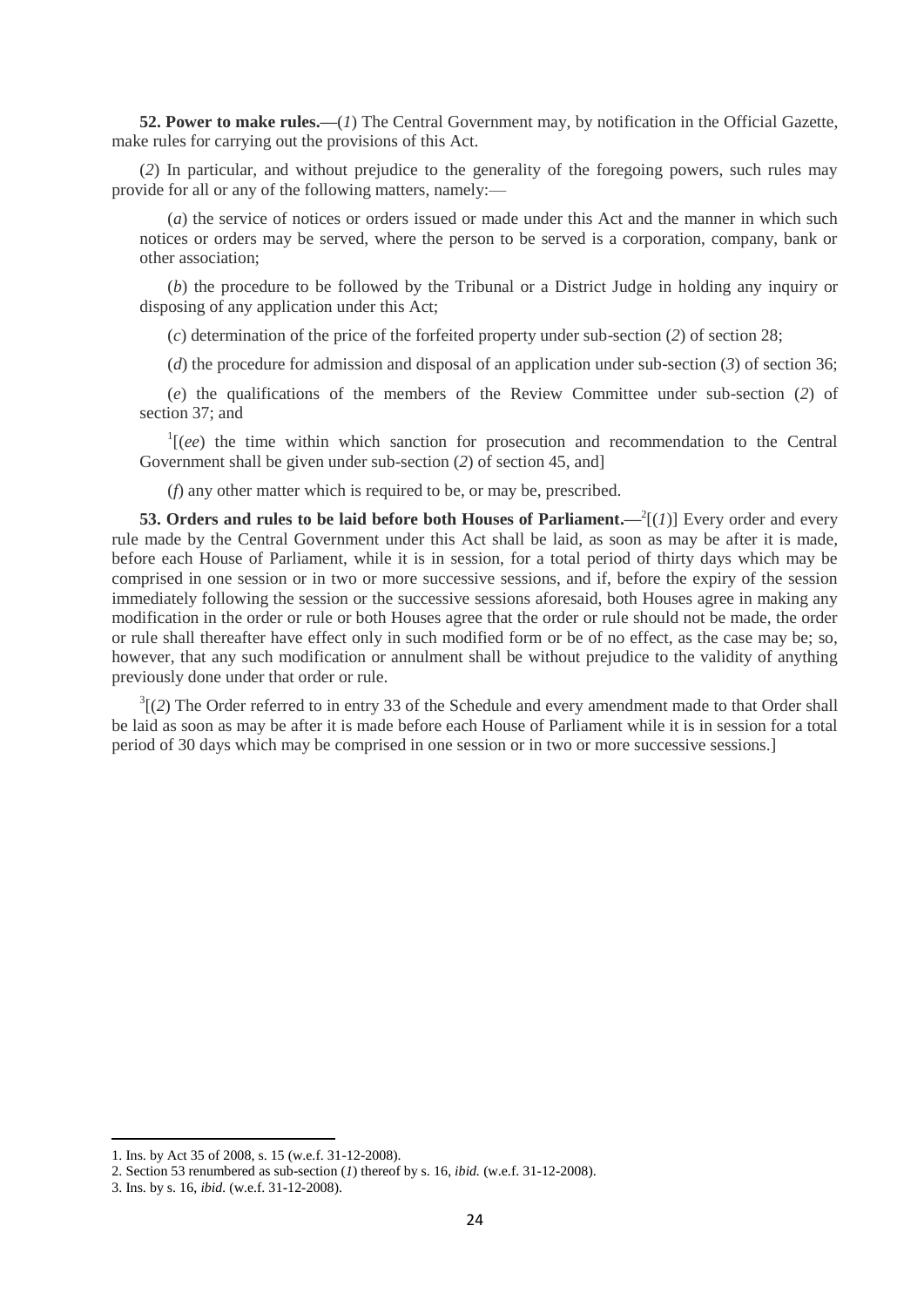## 1 [THE FIRST SCHEDULE]

[*See* sections 2(*1*)(*m*) and 35]

## TERRORIST ORGANISATIONS

- 1. BABBAR KHALSA INTERNATIONAL.
- 2. KHALISTAN COMMANDO FORCE.
- 3. KHALISTAN ZINDABAD FORCE.
- 4. INTERNATIONAL SIKH YOUTH FEDERATION.
- 5. LASHKAR-E-TAIBA/PASBAN-E-AHLE HADIS.
- 6. JAISH-E-MOHAMMED/TAHRIK-E-FURQAN.
- 7. HARKAT-UL-MUJAHIDEEN/HARKAT-UL-ANSAR/HARKAT-UL-JEHAD-E-ISLAMI.
- 8. HIZB-UL-MUJAHIDEEN/HIZB-UL-MUJAHIDEEN PIR PANJAL REGIMENT.
- 9. AL-UMAR-MUJAHIDEEN.
- 10. JAMMU AND KASHMIR ISLAMIC FRONT.
- 11. UNITED LIBERATION FRONT OF ASSAM (ULFA).
- 12. NATIONAL DEMOCRATIC FRONT OF BODOLAND (NDFB).
- 13. PEOPLE'S LIBERATION ARMY (PLA).
- 14. UNITED NATIONAL LIBERATION FRONT (UNLF).
- 15. PEOPLE'S REVOLUTIONARY PARTY OF KANGLEIPAK (PREPAK).
- 16. KANGLEIPAK COMMUNIST PARTY (KCP).
- 17. KANGLEI YAOL KANBA LUP (KYKL).
- 18. MANIPUR PEOPLE'S LIBERATION FRONT (MPLF).
- 19. ALL TRIPURA TIGER FORCE.
- 20. NATIONAL LIBERATION FRONT OF TRIPURA.
- 21. LIBERATION TIGERS OF TAMIL EELAM (LTTE).
- 22. STUDENTS ISLAMIC MOVEMENT OF INDIA.
- 23. DEENDAR ANJUMAN.
- 24. COMMUNIST PARTY OF INDIA (MARXIST-LENINIST)—PEOPLE'S
	- WAR, ALL ITS FORMATIONS AND FRONT ORGANISATIONS.
- 25. MAOIST COMMUNIST CENTRE (MCC), ALL ITS FORMATIONS AND FRONT ORGANISATIONS.
- 26. AL BADR.
- 27. JAMIAT-UL-MUJAHIDDEN.
- 28. AL-QAIDA.
- 29. DUKHTARAN-E-MILLAT (DEM).

**<sup>.</sup>** 1. The Schedule renumbered as the First Schedule thereof by Act 3 of 2013, s. 14 (w.e.f. 1-2-2013).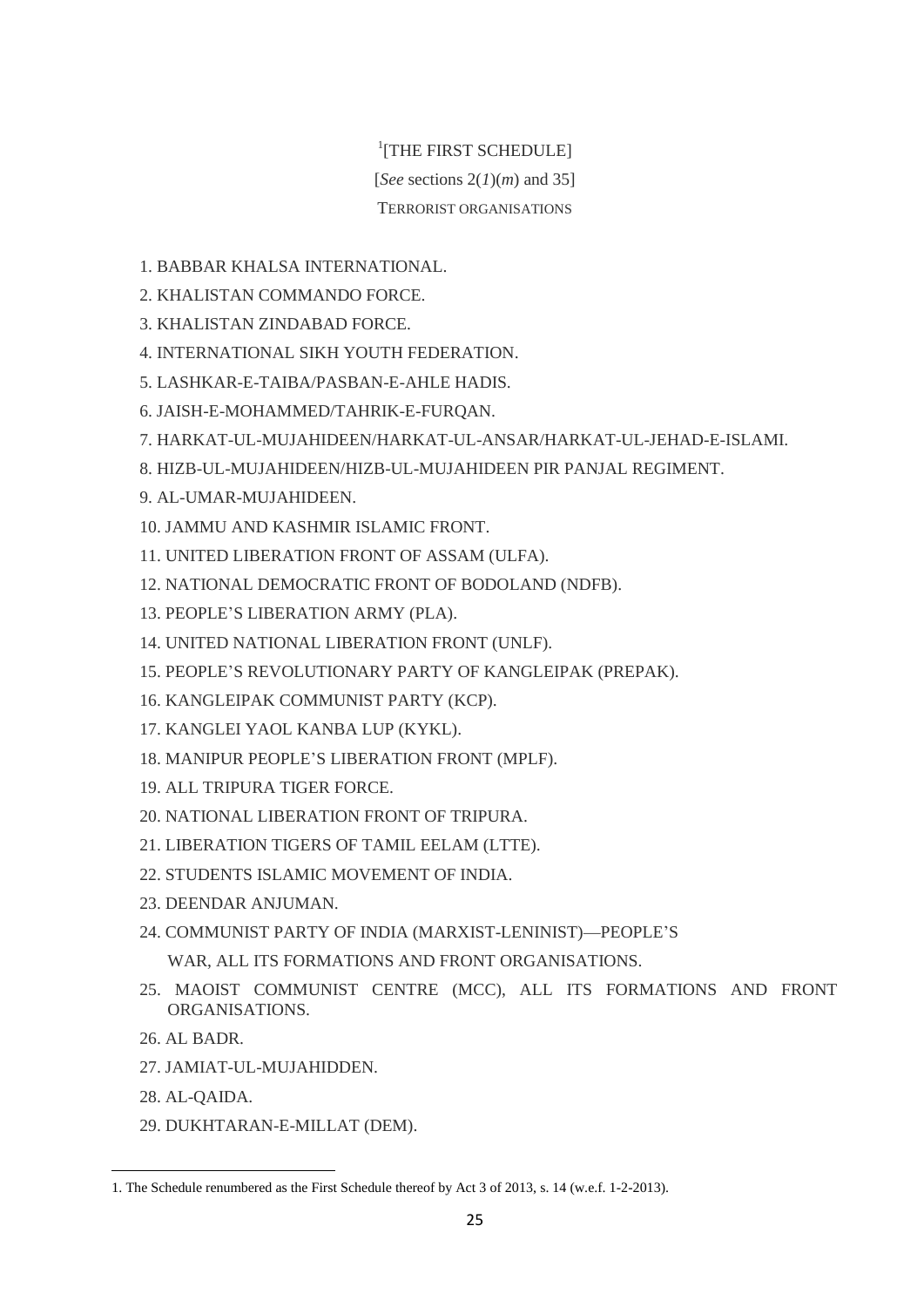## 30. TAMIL NADU LIBERATION ARMY (TNLA).

## 31. TAMIL NATIONAL RETRIEVAL TROOPS (TNRT).

## 32. AKHIL BHARAT NEPALI EKTA SAMAJ (ABNES).

<sup>1</sup>[33. Organisations listed in the Schedule to the U.N. Prevention and Suppression of Terrorism (Implementation of Security Council Resolutions) Order, 2007 made under section 2 of the United Nations (Security Council) Act, 1947 (43 of 1947) and amended from time to time.]

<sup>1.</sup> Ins. by Act 35 of 2008, s. 17 (w.e.f. 31-12-2008).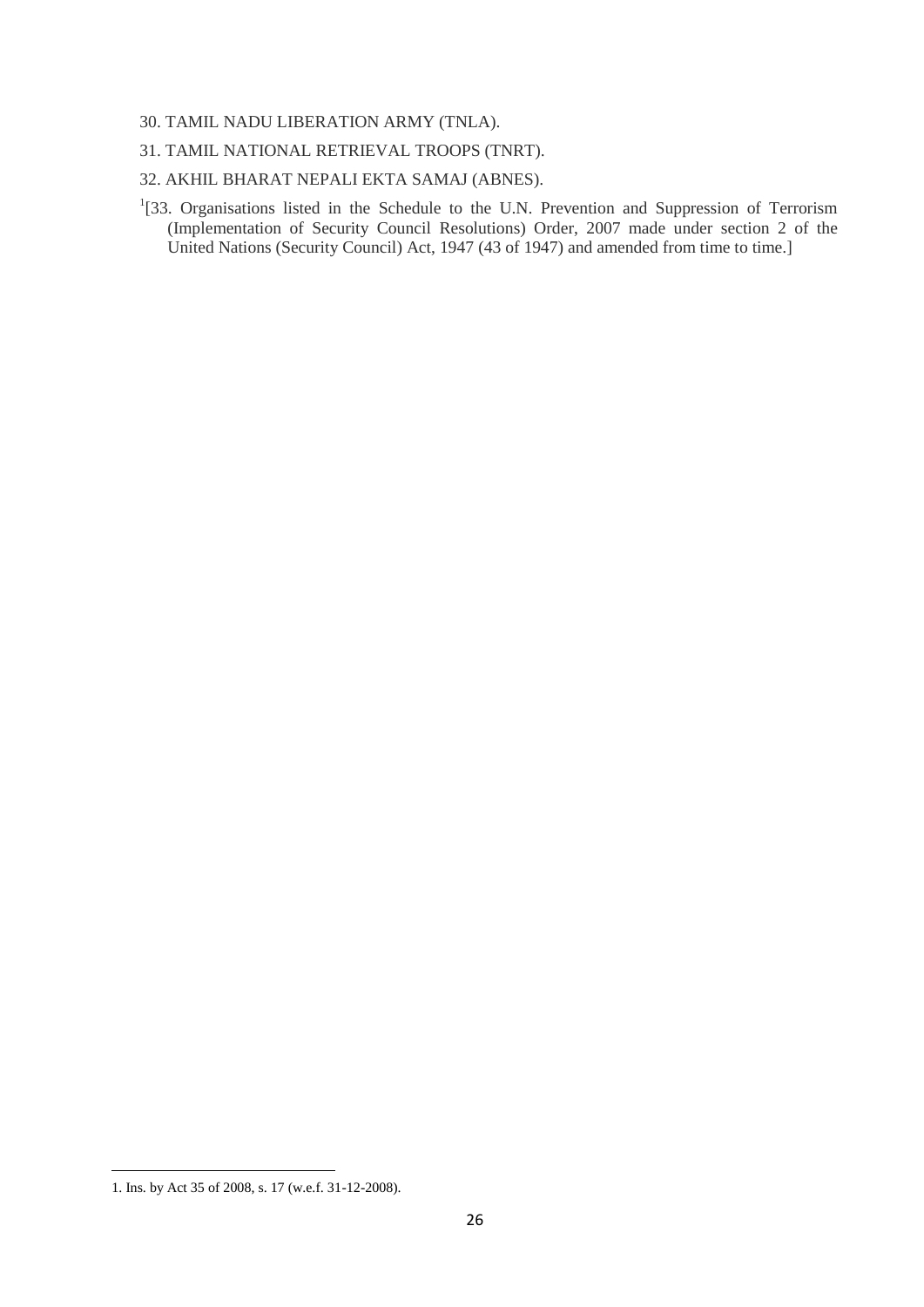## <sup>1</sup>[THE SECOND SCHEDULE

## [*See* section 15(*2*)]

(*i*) Convention for the Suppression of Unlawful Seizure of Aircraft (1970);

(*ii*) Convention for the Suppression of Unlawful Acts against the Safety of Civil Aviation (1971);

(*iii*) Convention on the Prevention and Punishment of Crimes against Internationally Protected Persons, including Diplomatic Agents (1973);

(*iv*) International Convention against the Taking of Hostages (1979);

(*v*) Convention on the Physical Protection of Nuclear Material (1980);

(*vi*) Protocol for the Suppression of Unlawful Acts of Violence at Airports Serving International Civil Aviation, supplementary to the Convention for the Suppression of Unlawful Acts against the Safety of Civil Aviation (1988);

(*vii*) Convention for the Suppression of Unlawful Acts against the safety of Maritime Navigation (1988);

(*viii*) Protocol for the Suppression of Unlawful Acts against the Safety of Fixed Platforms located on the Continental Shelf (1988); and

(*ix*) International Convention for the Suppression of Terrorist Bombings (1997).

<sup>1.</sup> Ins. by Act 3 of 2013, s. 14 (w.e.f. 1-2-2013).